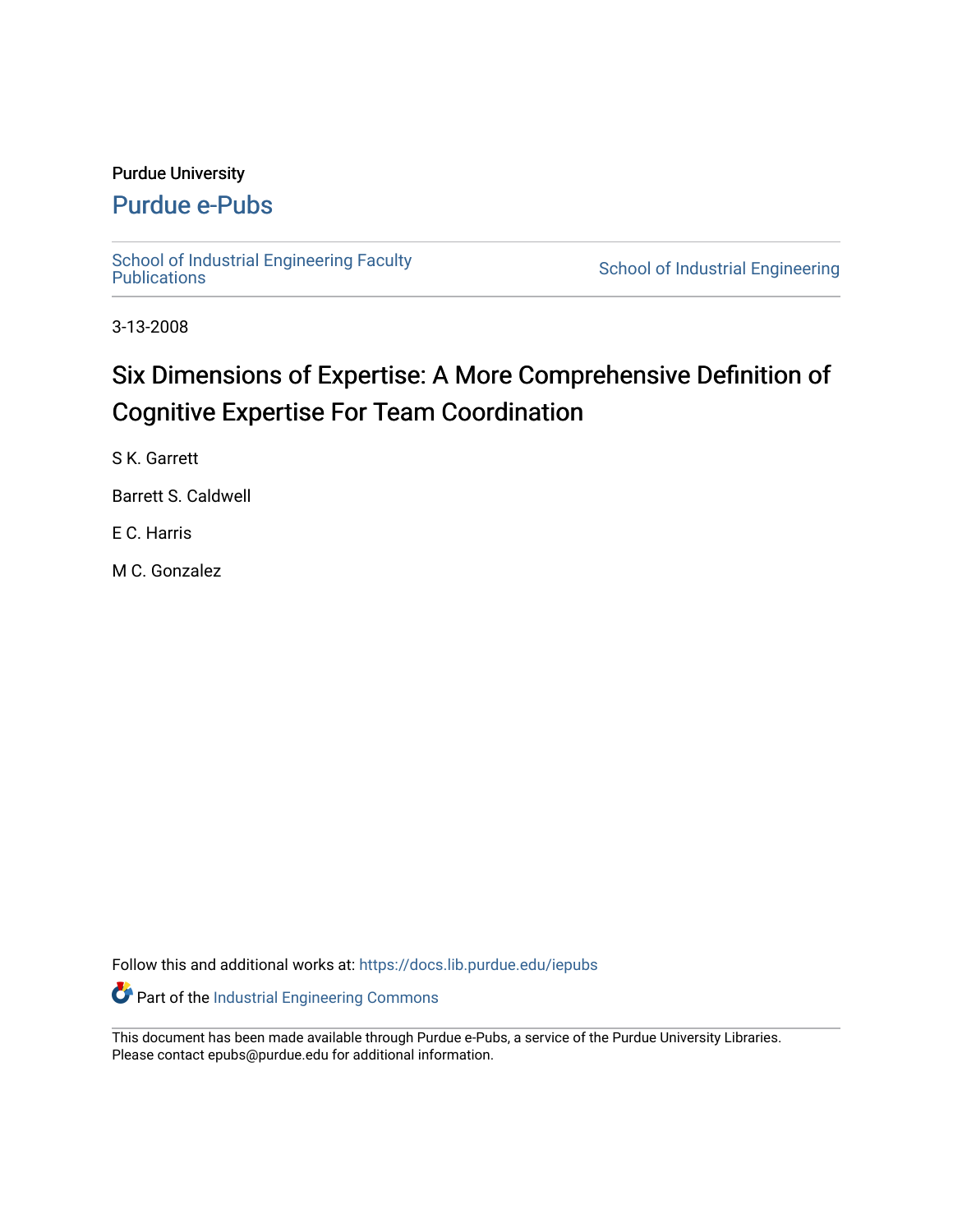## Six dimensions of expertise: A more comprehensive definition of cognitive expertise for team coordination

# S. K. GARRETT\*<sup>†</sup>, B. S. CALDWELL<sup> $\ddagger$ </sup>, E. C. HARRIS<sup>§</sup>, and M. C. GONZALEZ<sup> $\parallel$ </sup>

 §University of Wisconsin – Madison, USA †Clemson University, USA ‡Purdue University, USA ║MARS Snackfood, USA

Running head: Six dimensions of expertise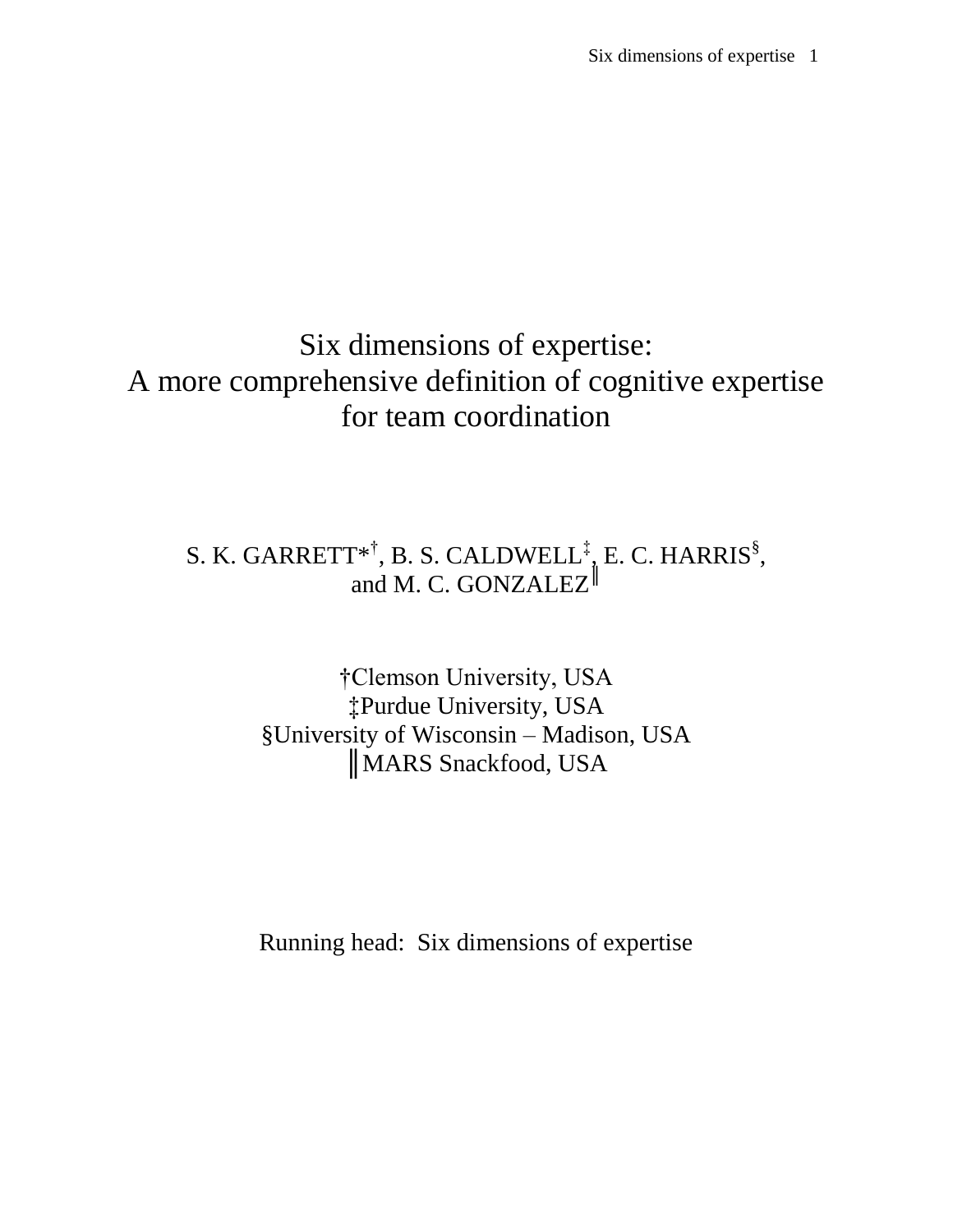Looking at expertise from the vantage point of many knowledge domains allows the observations and resulting definitions to be useful across a broad range of comprehensive level than the current literature offers is needed for an integrated description of expertise. A cohesive cross-domain definition and explanation of expertise can be used to optimize group interactions. Since group performance see a full picture of the successful utilization of expertise in a group setting. This expanded expertise definition will allow group dynamics to be better understood, subject areas. A stable set of definitions that work on a higher, more incorporates additional components of expertise that are not present in individual performance situations, these additional components must be examined in order to and will help break down the expertise components required to have successful group interactions.

*Keywords*: Expertise, Team coordination, Knowledge sharing, Supervisory coordination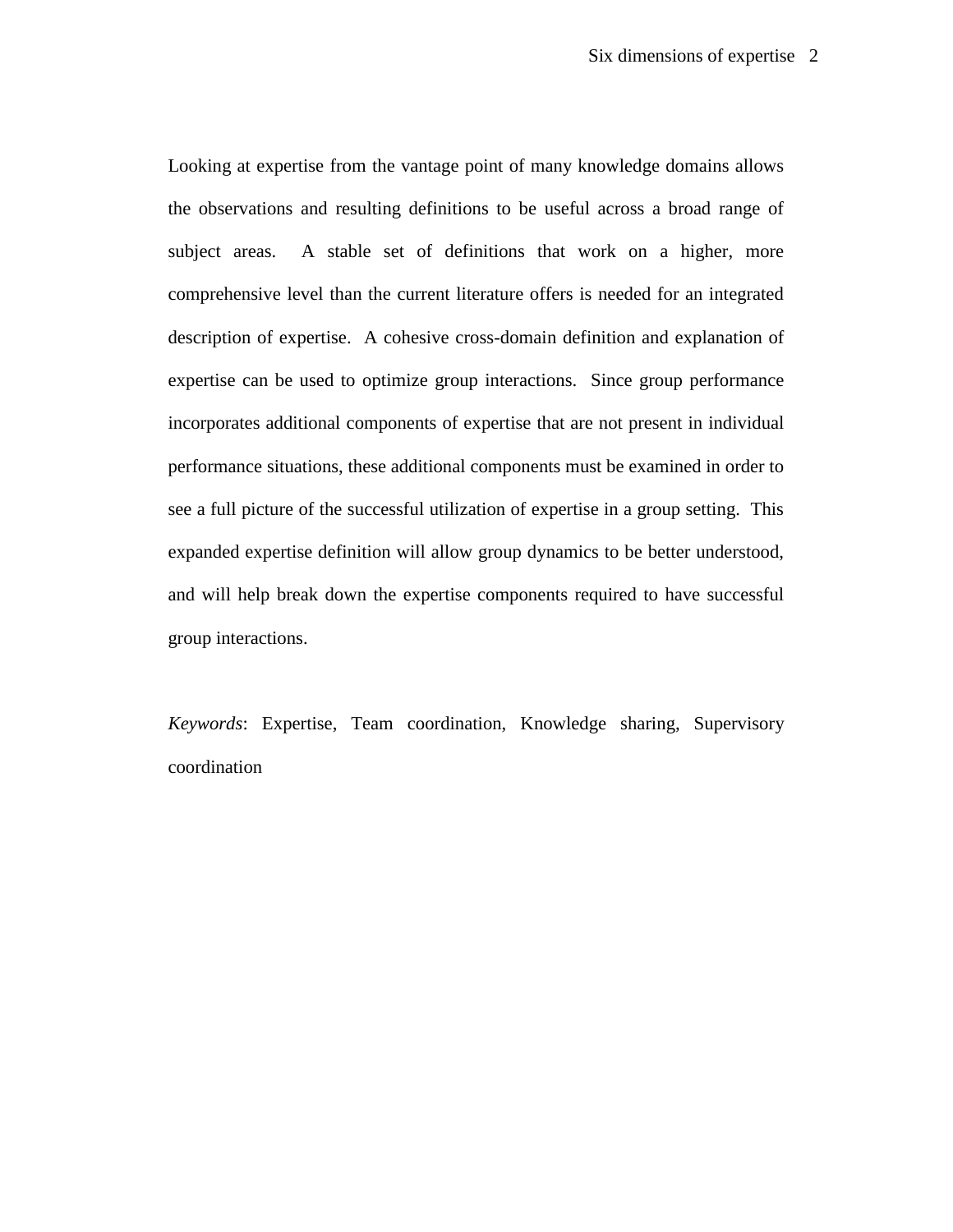#### **1. Introduction**

 literature reveals that most articles on expertise are contextually focused. There are relatively Each discipline that has approached the study of expertise brings its own background and focus, which has led to a variety of definitions that are difficult to generalize across domains and disciplines. Within the field of psychology; the definition of 'expertise' has encompassed a range of ideas, such as the "extent and organization of knowledge and special reasoning processes to development and intelligence" (Hoffman et al. 1997: 544). A review of current few studies that integrate different areas of expertise; each discipline has its own terminology, with limited discussion of convergence of terms. The limited amount of literature available on expertise that is not discussed from the standpoint of a specific discipline tends to divide expertise into categories.

The purpose of this paper is to look at expertise from a multi-disciplinary viewpoint. An expert is widely considered to be someone having extensive knowledge or experience in an area. We hold that there is even greater complexity in examining expertise shared across members of a group operating in a complex task environment. Prior researchers utilized categories, such as explicit and tacit, for determining a type of expertise, but this method gave little underlying information as to the make-up of the expertise. One issue that we describe in this paper is the nature of multiple forms and levels of expertise in a group or team.

Our theoretical perspective is that expertise has many overlapping and dependent dimensions. The difference between categories and dimensions is that categories tend to be mutually exclusive. Conversely, dimensions describe the composition of expertise. It is our belief that coordinated, applied expertise is made up of combinations of these dimensions.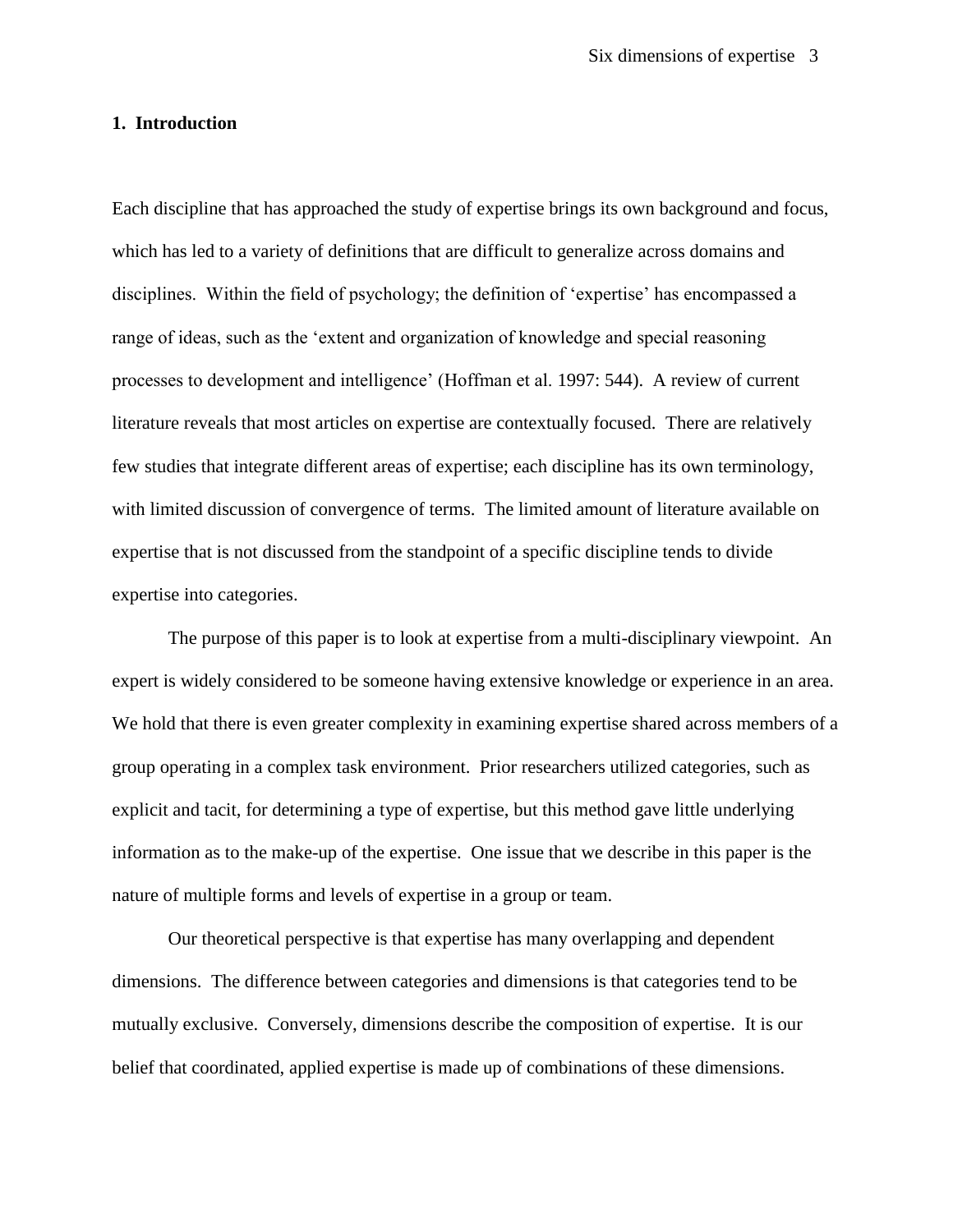Rather than attempting to list domains of expertise as individual elements, this paper posits that there can be substantial gains made by considering how differing underlying aspects of expertise can be combined to unify the previous discussions of expertise domains.

 Individual dimensions of expertise take several forms, and may be generally described as single perspective of skilled performance. Although specific classes of individual skilled classes of skilled performance across physical and cognitive domains (Bailey 1996, Caldwell 1997). The range of performance being described in this paper spans from detection through the execution stage in the SCOPE model, as illustrated by Caldwell and Kapp (1996). As the study of expertise moves from an individual to a group perspective, the coordination of different forms of skilled performance can no longer be assumed to take place within a single person, or from a performance are necessary, they are not sufficient to describe effective coordination and performance in a group task environment.

The original consideration of dimensions of expertise was derived in the context of the above attempt to integrate discussions of physical and cognitive skilled performance, as well as how individual experts collaborated to demonstrate team level expertise. The following sections describe contributing areas of literature, our own prior research, and the rationale for our sixdimensional expertise framework.

#### **2. Review of current literature**

Scardamalia and Bereiter (1991) found that the definitions of "expertise" established in literature were incomplete, and therefore created a new definition based on their discussion of expertise in writing. At that time, the current definition of an expert as being capable of recalling "complex,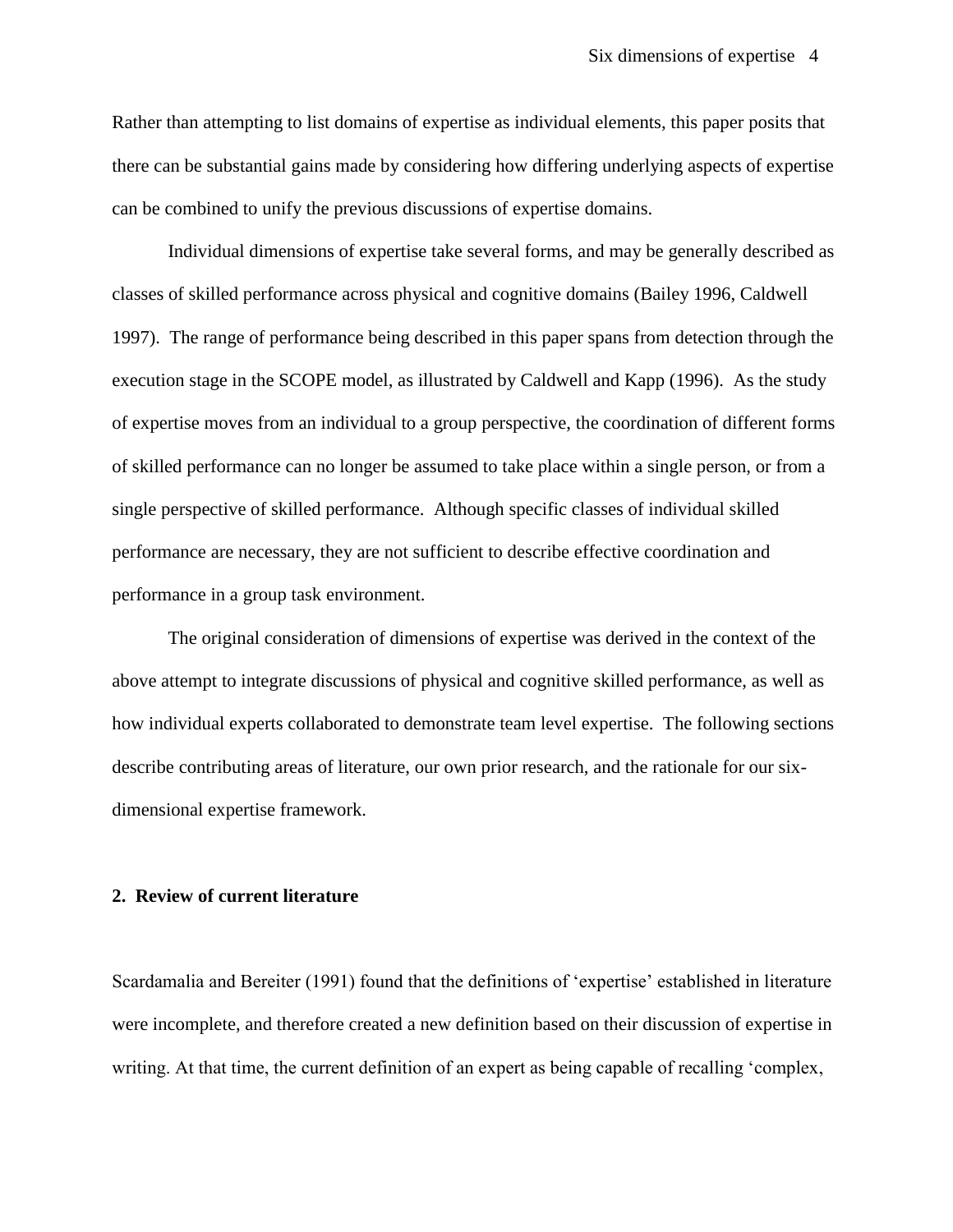task specific patterns and the ease of which they gain access to just the right information" (Scardamalia and Bereiter 1991: 172) did not fully take into account the different ways a novice and expert approach a problem. Scardamalia and Bereiter describe the distinction between novices and experts as not based on the amount of knowledge that one has accumulated in a specific domain, but rather on the interaction between general domain knowledge and a specific case.

This interaction between forms of knowledge is a very important distinction because it helps explain not only how the process of problem solving in novices and experts differs, but also how the development of new understanding advances a field or area of human activity. Scardamalia and Bereiter"s definition points to the fact that expertise is not as simple as a quantity on a single continuum, but rather a process based on how differing abilities interact. They illustrate this point by discussing how a literate expert must be an expert in both reading and writing within some domain, and that this expertise draws not from these skills individually but in the 'productive interaction between these activities' (Scardamalia and Bereiter 1991: 175).

#### *2.1. Experts, expertise, and experience*

Scribner views expertise as a function of experience, and further introduces the concept of working intelligence (Mieg 2001). Expertise as experience was also used to support the hypothesis that experts have a complex knowledge organization (Seifert et al. 1997). This complex organization of knowledge is supposedly due to the experience that is only acquired over time, and this differentiates experts from novices.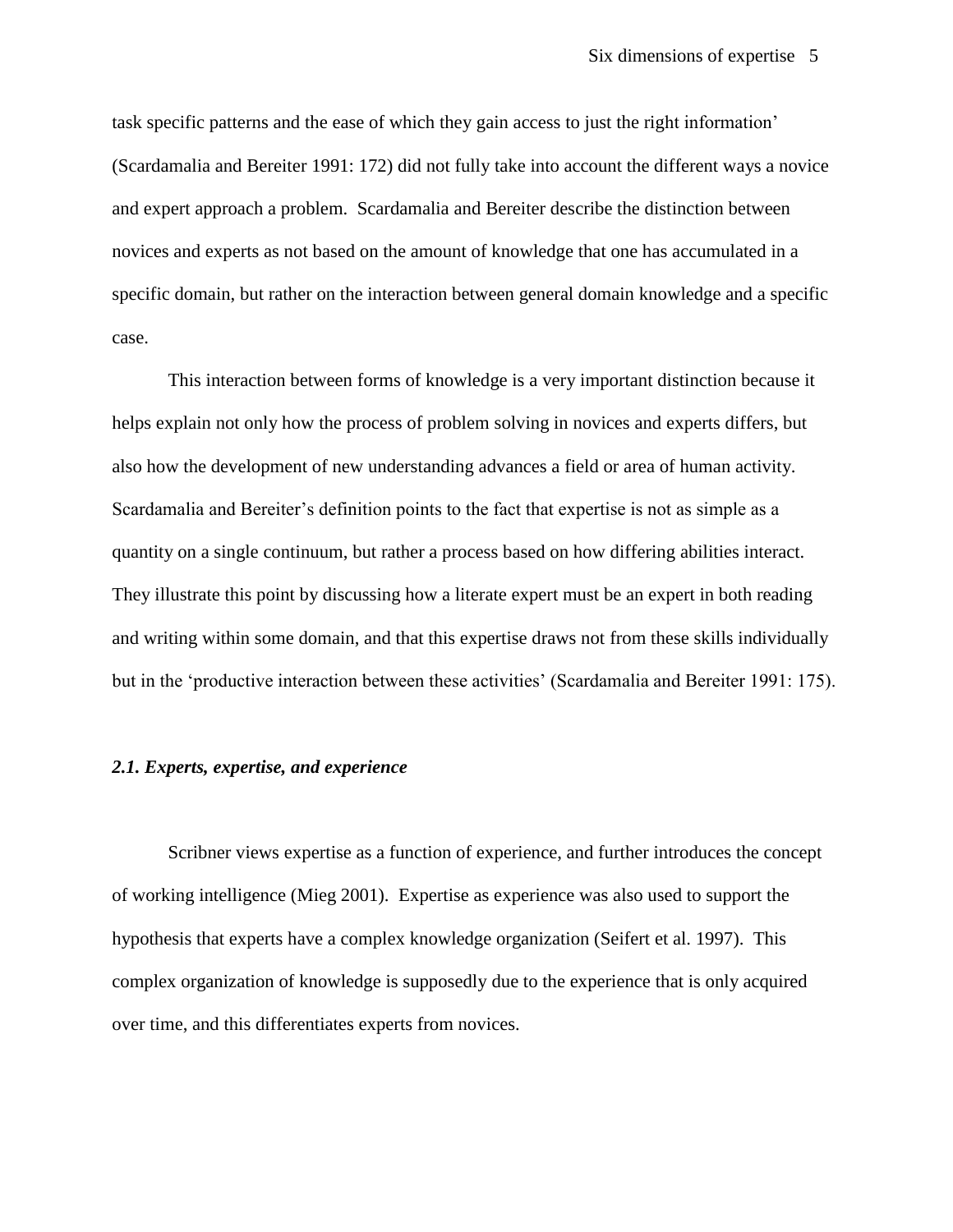Mieg (2001: 4) discusses a concept of expertise that is quite different: "experts as specialists having specialized knowledge'. He also makes a case that an 'expert-by-experience must be an expert in the field", while an "expert-by-knowledge can be an expert about the field, while lacking personal experience in the field' (Meig 2001: 4). When Clancey's theory of *situated cognition*, as cited in Mieg's (2001) book, is taken into account, this concept of an expert *about* the field versus *in* the field takes on even more importance. At the very least, this distinction suggests that declarative domain knowledge is a different type of expertise than recognition of situational and experiential factors that affect the application of that knowledge.

Clancey claims "that human activity, including knowledge, basically routes [*sic*] in an adaptation to the environment constraints: every human thought and action is adapted to the environment, that is, *situated,* because what people *perceive*, how they *conceive of their activity,*  and what they physically do develop together' (Mieg 2001: 6-7). This illustrates another example of why it is important to understand what makes up expertise; otherwise, it becomes extremely difficult to evaluate whether one or both of these types of experts would be able to perform a given job.

Experts and highly skilled operators have a greater ability to determine what information is relevant in a given situation and utilize more sources of relevant information during a task than less skilled operators. In settings where operators are required to utilize complex technologies, experience with, and recognition of, the capabilities and constraints of the human-technology interfaces suggest a different type of skill than knowledge about what task needs to be accomplished.

In a study by Fujita, Kamata and Miyata (2005) it was found that highly skilled operators were able to utilize and integrate multiple sources of work information to achieve better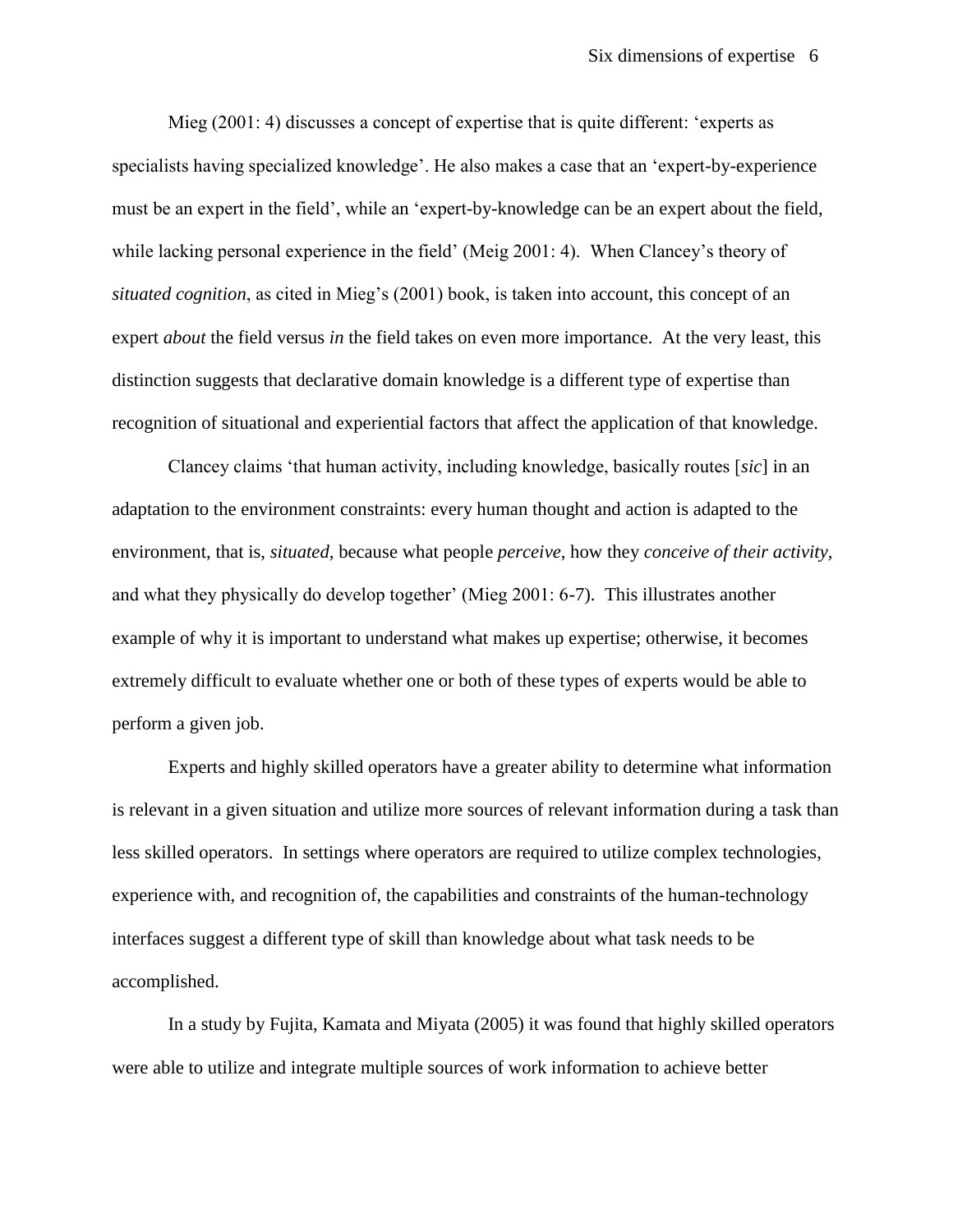Jones 2003, Endsley et al. 2003) explicitly addresses the effective application of knowledge performance results than less skilled operators. Thus, the expertise needed to integrate a variety of information during a work task can be attributed as a skill of expert operators and therefore a component of the expertise needed for a specific type of job. For instance, the discussion of situation awareness, as elaborated by Endsley and colleagues (Endsley 1988, Endsley, Bolte, and subject to environmental factors and projections of performance requirements into the future.

Since the mid 1980s, a number of authors have attempted to summarize and integrate distinct aspects or elements of expertise across domains (Caldwell 1997, Hoffman et al. 1997). Different research perspectives represent a variety of views on expertise (Hoffman et al. 1997; Sternberg as cited in Hoffman et al. 1997):

- Experts solve problems differently than others (reasoning differences);
- Experts process more quickly than others due to practice and skill (automaticity);
- Experts know more than others and can access that knowledge better (domain completeness, knowledge organization)
- Experts are more "intelligent" than others (where intelligence is measured as mental ability and / or creativity)
- Experts have more experience to help organize knowledge (developmental or experiential integration).

However, the vast majority of research on expertise focuses on individual expertise, since individual cognition is the overwhelming focus of the cognitive science domain. As a result, interpersonal and social aspects of expertise (knowing how to get others to do as one intends, or how to coordinate the activities of others) are usually downplayed (Caldwell 1997, Hoffman et al. 1997). Extensive research literature traditions exist for both leadership and persuasion as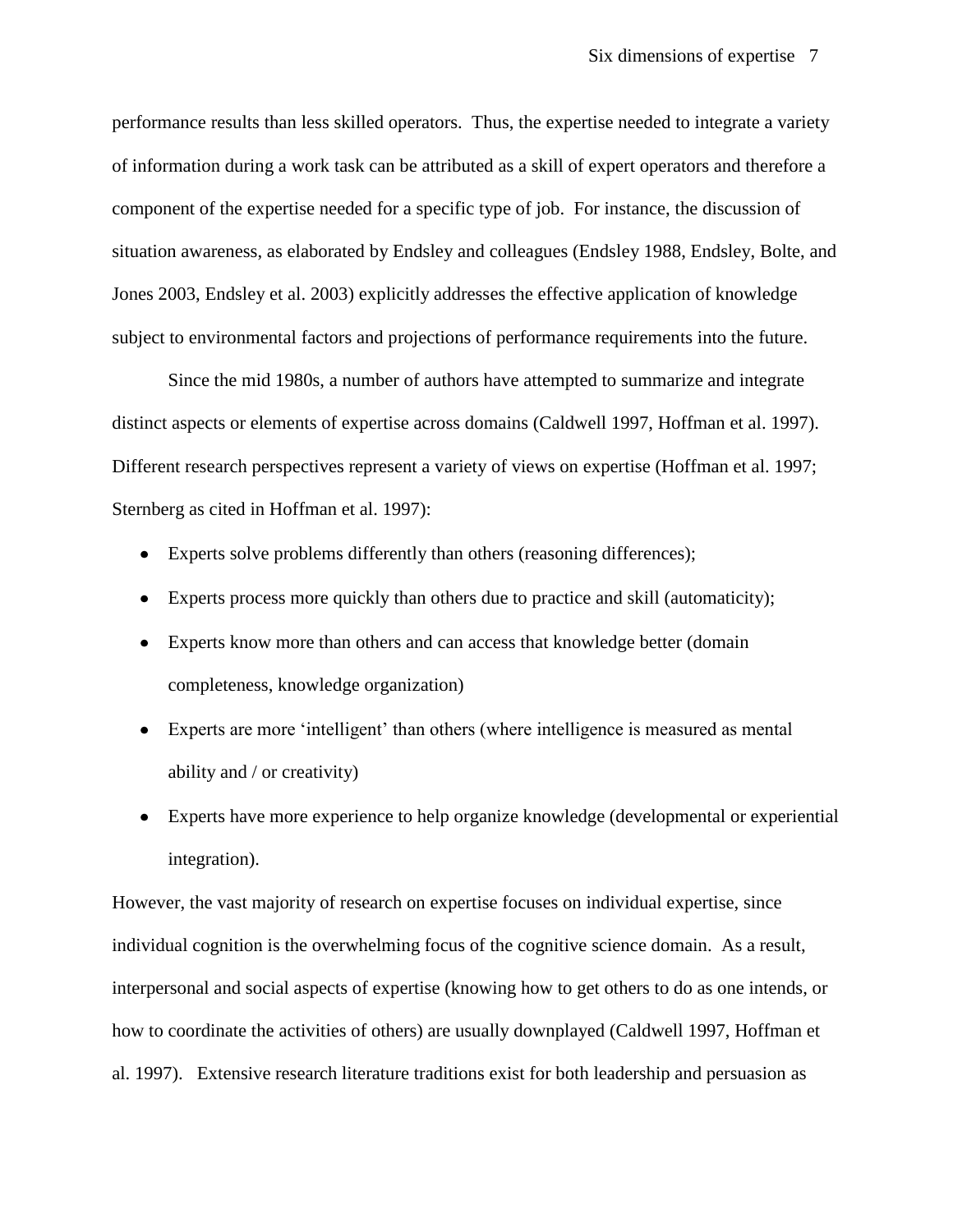those capabilities to coordinate or convince others, and that those capabilities differ between individuals. Our perspective is that, according to the general definition of expertise, these interpersonal skills therefore represent a social aspect, or dimension, of expertise that is distinct from individual aspects of expertise.

#### *2.2. Group level expertise*

The literature on group dynamics confirms that the performance of an individual differs from the performance of a group (McGrath 1984, Shaw 1981). On the other hand, the expertise literature is often not focused on social and contextual issues that help define expertise, and the coordination of expertise among members of groups (Mieg 2001, Chi et al. 1988, Posner 1988, Stein 1991). Hoffman et al. (1997: 553) argue that the determination of expertise is context dependent; therefore, the "minimum unit of analysis would be the "expert-in-context"".

 when working. According to Shaw (1981), the products obtained by a group result from the contributions of the individuals forming the group. In order to work efficiently, the group needs Further, Shaw (1981) mentions that groups have different problems than individuals do to coordinate the effort of its members. A group generates a structure in order to coordinate efforts. If a proper structure is not established, the group may fail to complete its task. Stanton (2003) mentions the existence of a relationship between coordination and team performance. "Co-ordination refers to the formal structural aspects of the team: how tasks, responsibilities and lines of communication are assigned' (Stanton 2003: 203).

In the case of group expertise, there is a need to develop and utilize a group structure that facilitates the identification of the varied skills and expertise levels available and useable within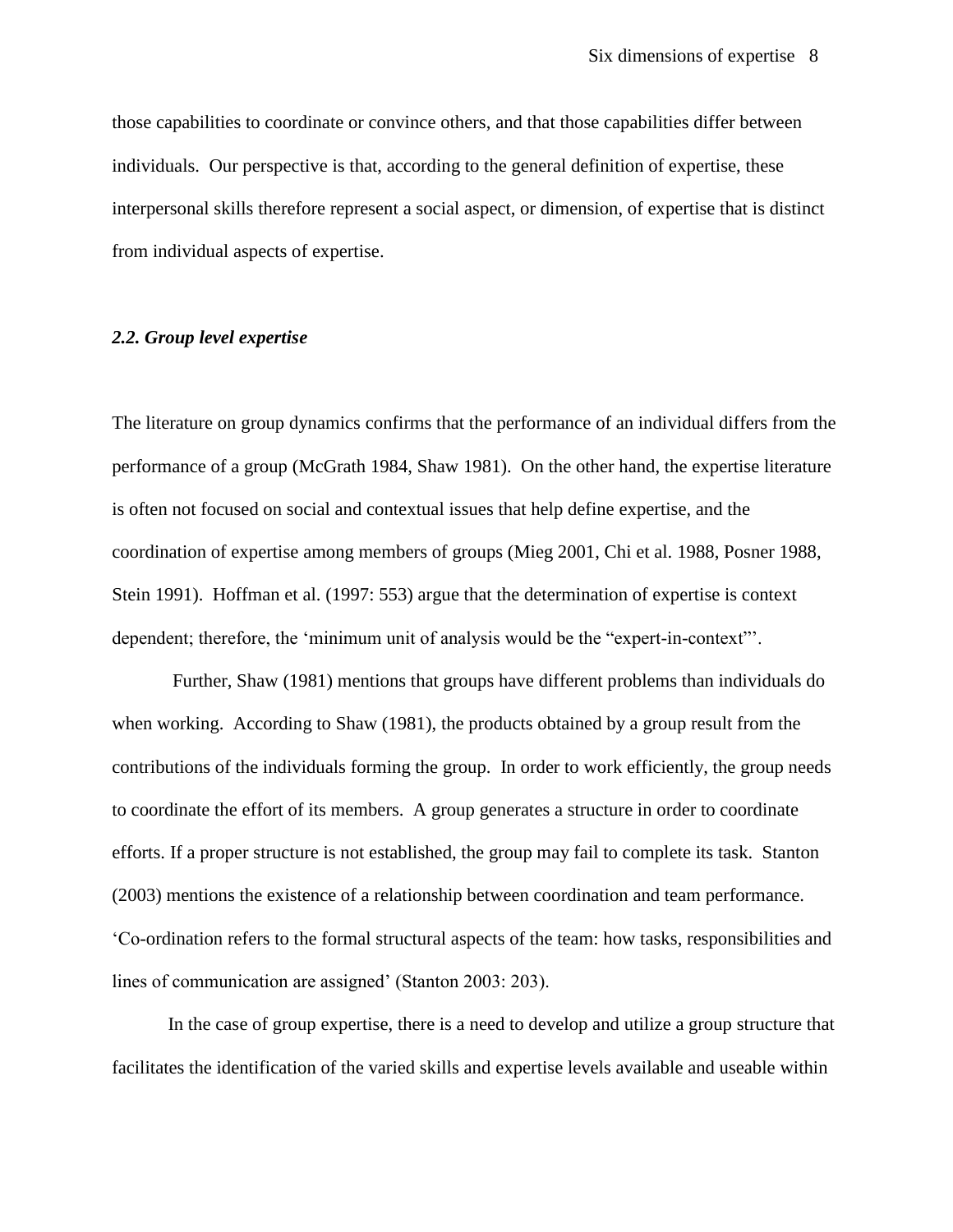each group member. This facilitation is especially required in teams with interdependent, distinctive roles (such as specific positions in sports teams, or members of a surgical team with different technical areas of emphasis). These types of teams are seen as having different dynamics, including unique requirements for exchanging role-specific and role-general information, as well as coordinating different perspectives in order to achieve shared goals (McGrath 1984, Sundstrom et al. 1990). As a result, effective teams conducting complex tasks must integrate both the "taskwork" and "teamwork" functions of task coordination (Cooke 2001). This concept has been recently expanded in settings relying on information and communication technology based coordination, to include "pathwork" as a required focus in maintaining communication path availability (Caldwell 2005a). In such complex, technology-rich environments, then, the issue of skill in utilizing technical interfaces becomes a more visible and explicit area of expertise.

#### **3. Significance of framework**

Based on the above literature, including studies by the two primary authors of this paper examining team performance in highly complex task settings such as spaceflight (Caldwell 2005a, Garrett and Caldwell 2001), this paper emphasizes the need to integrate different examinations of expertise and skilled performance in the analysis and improvement of complex task settings. Our analysis of expertise incorporates different types of distribution: geographical, temporal and functional. A need for well-defined and structured coordination becomes imperative in both geographically-distributed teams and teams composed of members with heterogeneous subject matter expertise, in order for them to achieve optimal functionality. This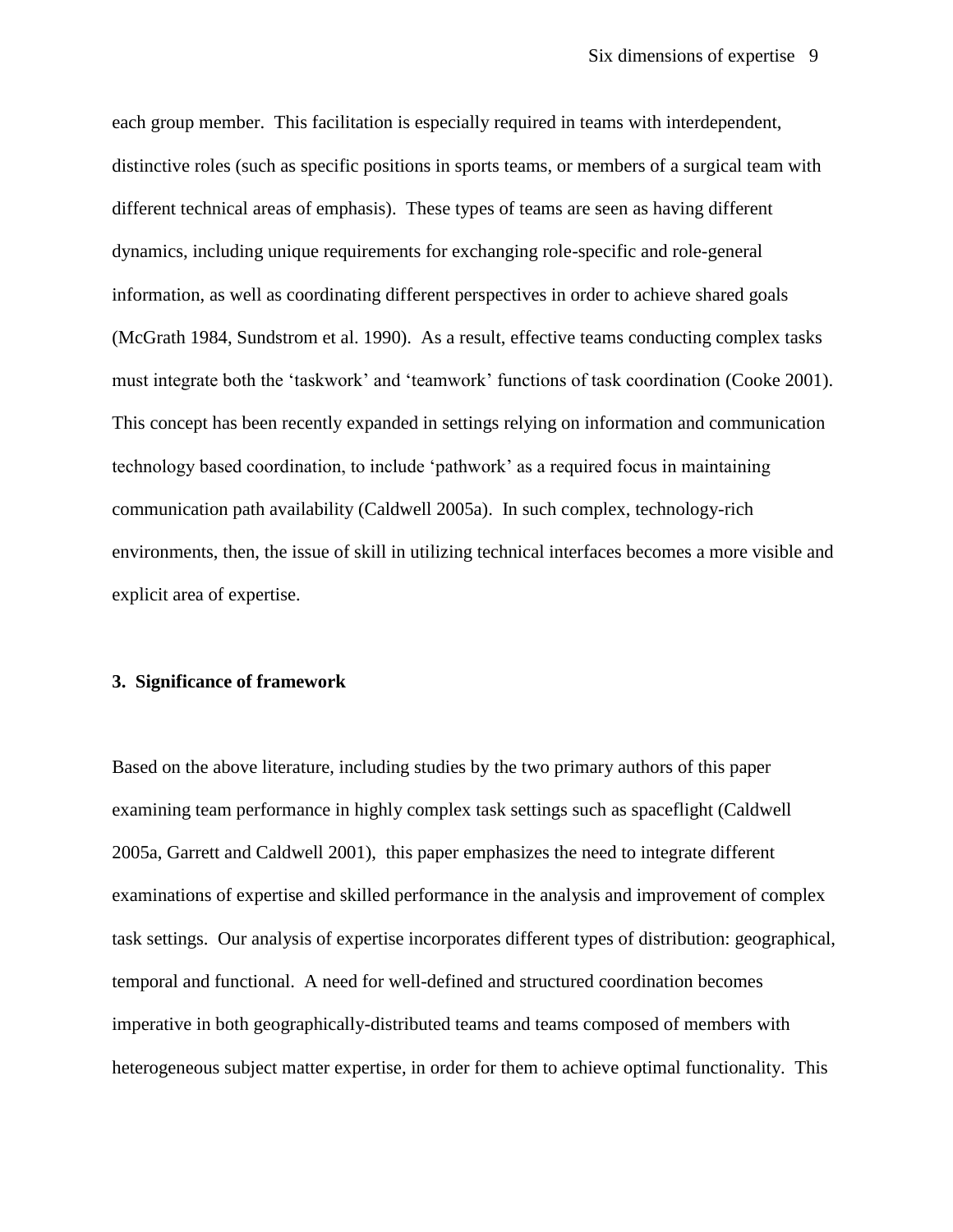structured coordination is necessary to minimize the process losses associated with teamwork without face-to-face communication, as is found in geographical distribution. Temporal distribution and asynchronous coordination adds another level of complexity because of the lag in communication feedback. Finally, coordination between individuals with different functional specialties needs to be well-defined in order to reduce the probability of miscommunication and misunderstanding of domain specific concepts and vocabularies. The dimensions of expertise suggested in this paper would be instrumental in coordinating distributed experts and managing expertise by providing a configuration to this distributed expertise, and would help in formulating structural relationships within the distribution.

Though literature has made attempts to refer to different categories of expertise, there has been limited success in clarifying relationships among these categories. For instance, in the case of knowledge transmission, for Scardamalia and Bereiter (1991: 180) it is clear that "it is possible to become skillful at knowledge telling". Nonetheless, they maintain that the named skill differs from expertise based on a definition of expertise focused on domain knowledge (1991). A dimensional approach allows an individual to have expertise in either communication, a specific subject domain, or both, since they are not exclusive.

Our analysis of expertise also supports the social perspective described in Stein"s argument that the "construct of expertise is seen as jointly determined by individual skills and knowledge, and the needs, perceptions, and activities of the members of the social system with whom the experts interact' (1997: 182). We are approaching expertise from a *socio-technical* perspective, taking into consideration variables such as teams, context and subject matter. Stanton (1996: 199-200) points out that, "system elements cannot be constructed as separate,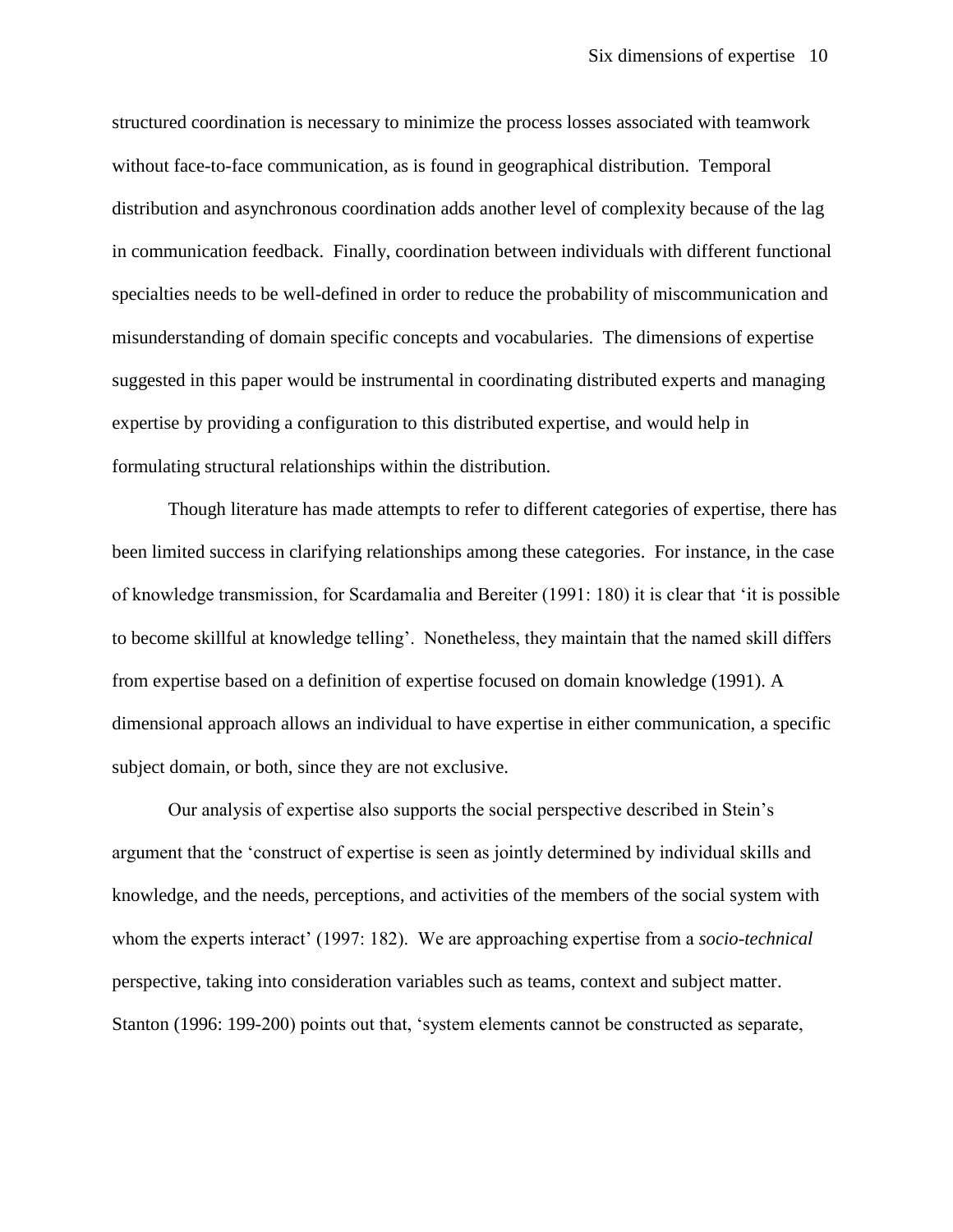Therefore, changes in one element will have an effect upon the entire system". self-contained elements. All elements of the system are interrelated and interconnected.

 on integration of the types of research studies and concerns described above. These six The central focus of this paper, then, is to describe how a multi-dimensional description of expertise can help integrate concepts of expert behavior in the context of cognitive group processes and task performance. We propose the following six dimensions of expertise, based dimensions include:

- subject matter (the most classic form of domain knowledge identified as expertise);
- situational context (a recognition of environmental and situational demands, as emphasized in situation awareness and situated cognition literature);
- interface tools (based on training and human-computer interaction literature examining development of user skill in manipulating complex technological systems);
- expert identification (following Gladwell"s and Harryson"s discussions of "knowwho" networks);
- communication skill (thereby integrating communication, leadership, and persuasion literature traditions)
- information flow path expertise (based on NASA and other applications requiring use of complex information and communication technologies to support physically and temporally distributed teams)

Although other theoretical perspectives may define or organize these dimensions differently, an operational problem helped to define this six-dimensional framework. The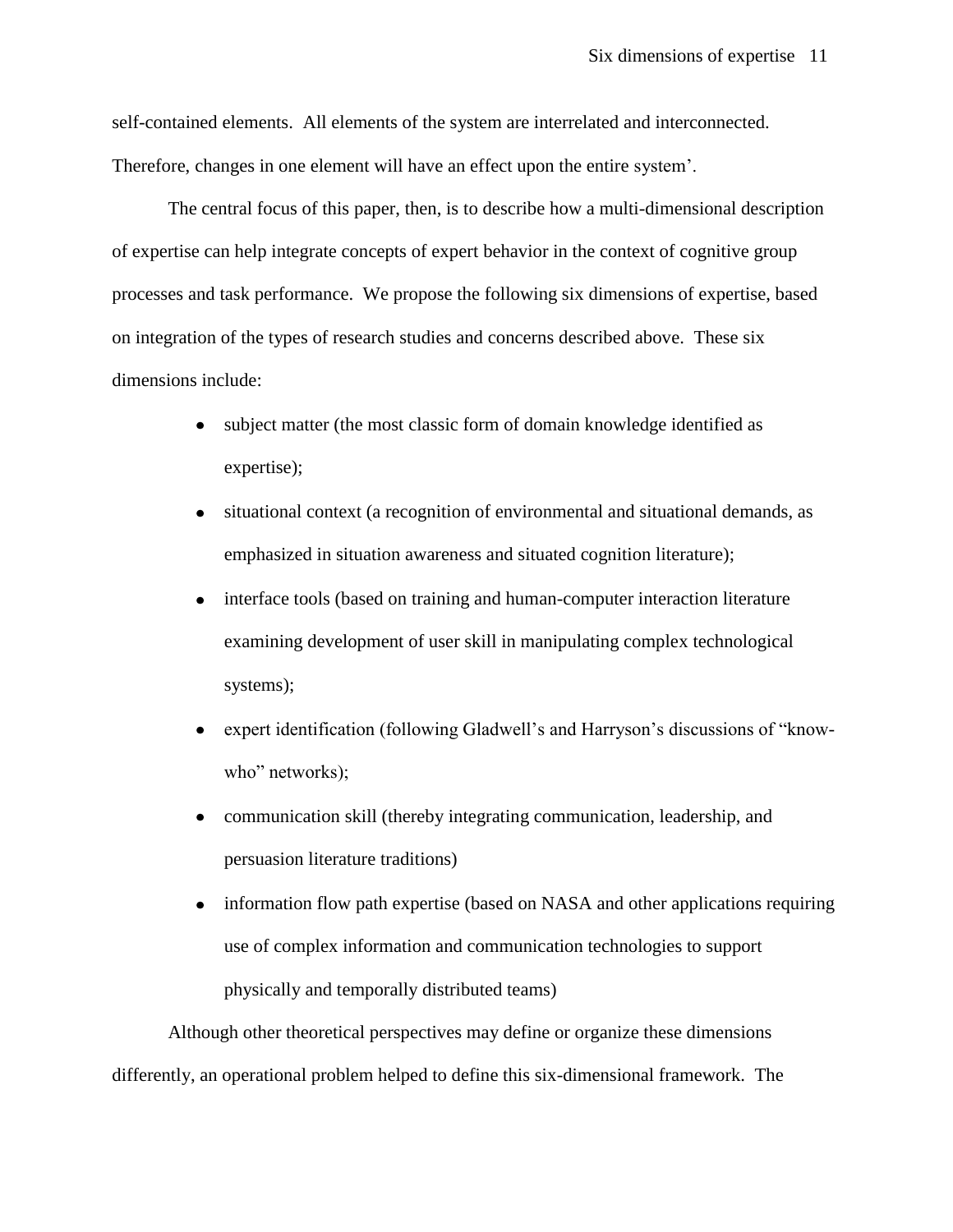driving operational concern was to describe the nature of effective team performance of NASA mission control center operations (Caldwell 2005a, 2005b, Garrett and Caldwell 2001). In this setting, each flight controller can be seen as an "expert" functioning as a critical system element within a distributed group environment. In order to effectively construct and quantitatively describe the behavior of such a system, it is necessary to identify the expertise level within each expertise dimension for the individuals that interact in that group environment.

#### **4. Six dimensions of expertise**

In order to utilize expertise as a multidimensional construct, each dimension needs to be well-defined, both individually and in contrast to each of the other dimensions. These dimensions need not be exhaustive, but they should represent a coordinated logical structure, and should be conceptually as well as operationally distinct. It must be recognized that prior authors have laid out very similar dimensional structures, but have not in fact described them as such. For example, Sundstrom (1990) used the example of a skilled surgical team to describe the "expert team" concept. The surgeon must possess more than just expertise about human physiology in order to successfully perform a complex operation. The surgeon must also know the correct surgical instruments to use, how to use those tools, how to communicate with the other operation team members, and also be aware of how the patient"s current condition is changing and how that affects what measures must be carried out next. Likewise, other members of the surgical team must be aware of the surgeon"s actions and how to apply that information to their responsibilities. Thus, attending nurses and anesthesiologists also have relevant physiology domain knowledge, as well as knowledge about the tools that the surgeon will need and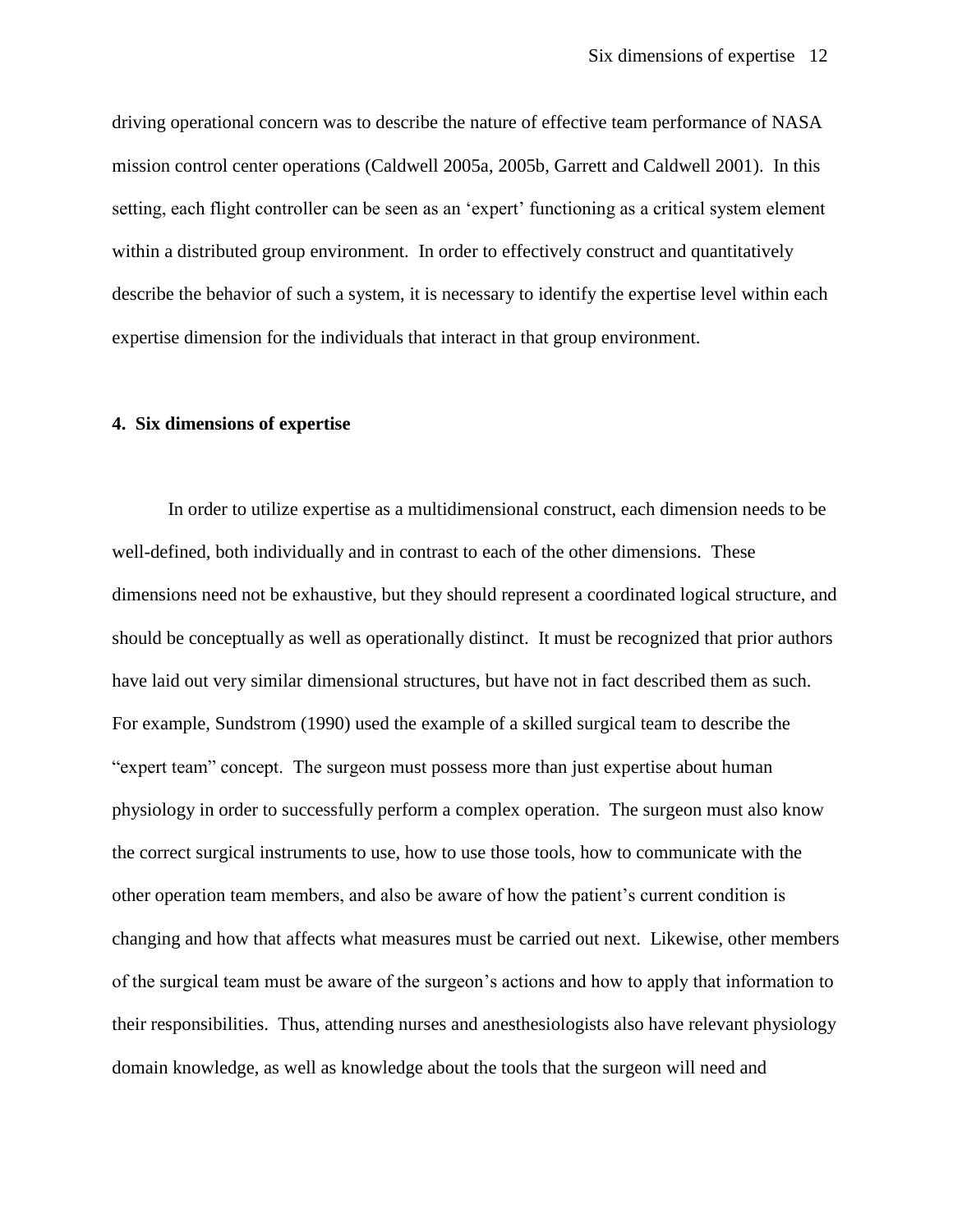situational awareness for when specific procedures are appropriate. We suggest that this example describes the multi-dimensional aspect of expertise, and that these interrelated dimensions work in concert to describe the 'expert-in-context'.

 characterized. In brief, these dimensions can be considered as descriptions of the *content* of done, by *who* (which people), *when* and *where* (addressing time and space considerations), and This paper proposes that the framework described in the six-dimensional description presented here is a more comprehensive description of the expertise construct. The following paragraphs promote a more detailed definition of each of these dimensions and how they are knowledge required to complete a task at the individual or group level; the operational *context*  for which that knowledge is useful; and the *process* by which that knowledge is utilized. In addition, the descriptions below can be thought of as answers to questions of *what* task gets *why* (for which strategic goals).

#### *4.1. Subject matter expertise*

Probably the most often considered type of expertise, subject matter expertise is defined as knowledge in a specific subject area. Examples of subject matter expertise would include the understanding of electrical engineering, micro-economics or botany. This dimension does cover a very wide range of sub-domains; however, it is still appropriate to look at this aspect globally, due to its parsimonious relation to the other expertise dimensions at this level. Subject matter expertise can be used to answer the question of "what" and "how" something works in a specific knowledge domain. This dimension of expertise emphasizes the task *content* of information flow among team members.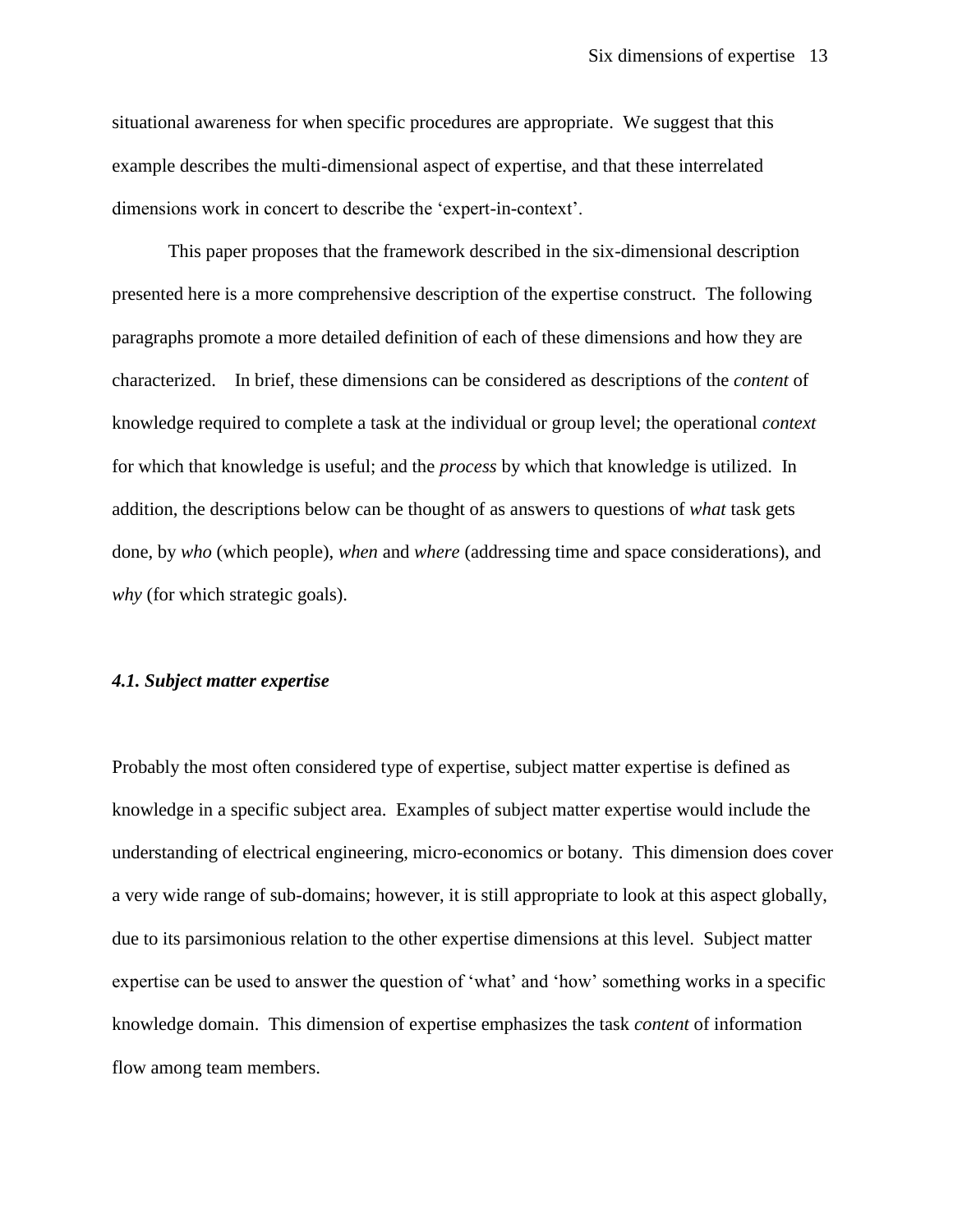#### *4.2. Situational context expertise*

tasks being done -- knowing 'when', 'where' and 'why' certain topics and stimuli are relevant. It information has a direct effect on how long the current environmental awareness will apply. The environment can be also considered as the 'freshness' of current information / awareness. This Situational context expertise is the ability to identify and understand the current and changing context (inclusive of both circumstances and the environment) and how it affects goal-oriented strategic performance. The main focus of this dimension is how the context affects the current is also important to be aware of "how fast" the environment is changing (the event rate of the context affecting performance, rather than simply the rate of task performance), since this concept of the rate at which current information becomes invalid due to changes in the emphasis on the *context* of information flow highlights the range of conditions under which information has valid use.

The awareness of contextual relevance and event change is closely related to "situation awareness", which Endsley (1988: 97; emphasis added) has defined as "the perception of the elements in the environment *within a volume of time and space*, the comprehension of their meaning, and *the projection of their status in the near future*". In addition, she contends that it is the most difficult part of many jobs (Endsley 2003). An example of how awareness of the situational context affects a person"s ability to do a task would be a pilot flying through a storm. If the pilot does not have a clear understanding of the effect the storm will have on the plane, a crash may result. In a study of accidents among major air carriers, 88% of those involving human error could be attributed to problems with situational awareness (Endsley 2003).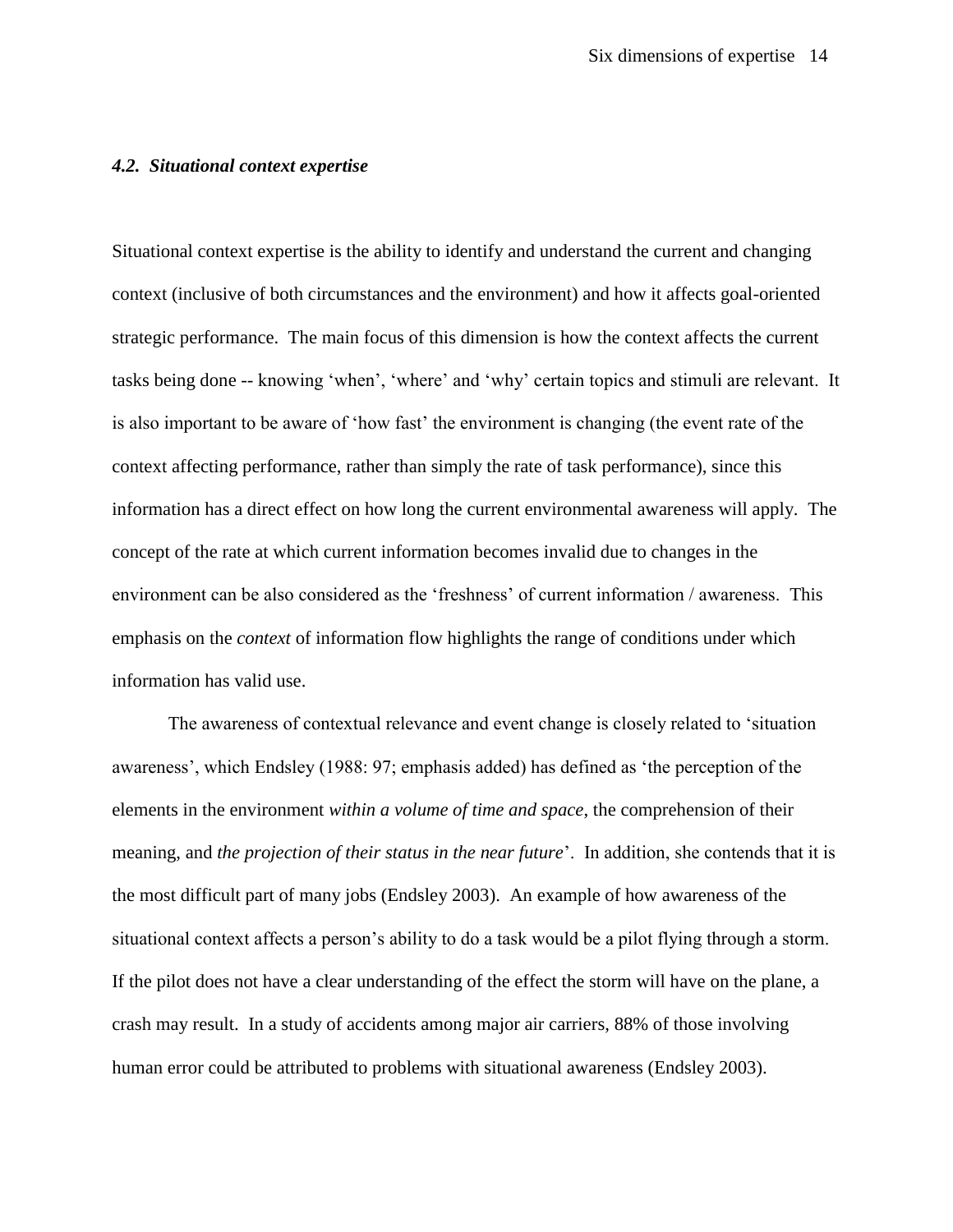#### *4.3. Interface tool expertise*

Expertise with a specific interface tool is the understanding of how to utilize that tool to achieve relevant task goals. It often describes someone"s ability to interact with the tools necessary to apply their subject matter expertise; however, just being able to utilize an interface may not encapsulate a full understanding of the system being manipulated through that interface. Supervision of power plant operations is a good example of the need for interface tool expertise. Due to the variety of information that is needed to maintain such a complex system, it would be virtually impossible for a person to be aware of all of the important variables without automation of some kind. This means that the supervisor must be an expert in interpreting the interface outputs from the automation systems in order to successfully fulfill his or her responsibilities (Hansen 1995). As stated elsewhere in this paper, many of the dimensions of expertise must be used in conjunction with other dimensions to produce constructive performance; expertise in the interface tool dimension alone is not very useful in most settings. Interface tool expertise represents an emphasis on *process* of information flow, usually between the human and system interfaces.

#### *4.4. Expert identification expertise*

Expert identification expertise has been previously described in literature as "know-who" (Harryson 2002). This dimension incorporates knowing who has what level of expertise in a specific area. It can be thought of as the ability to create a network map of other individuals'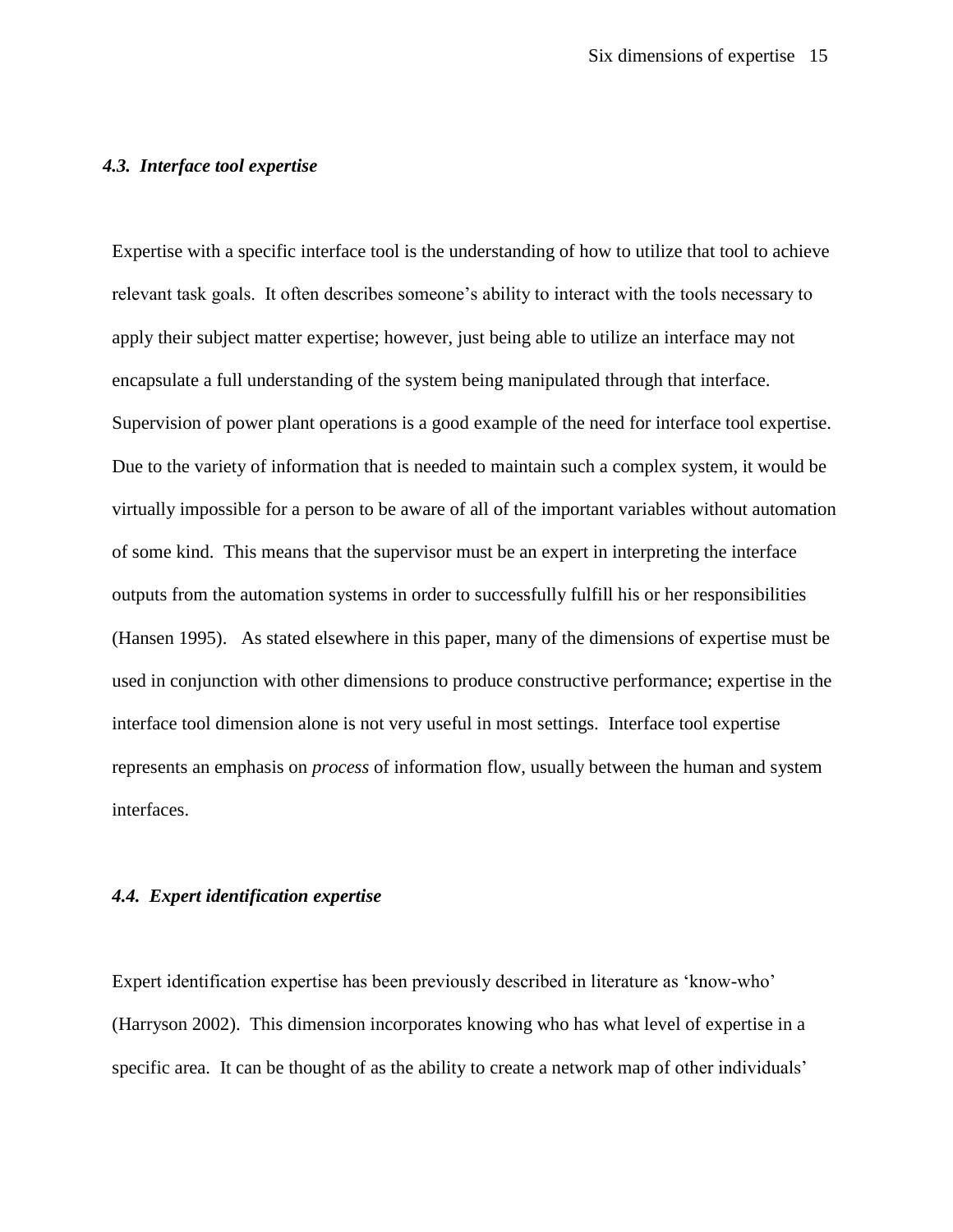expertise levels. This form of expertise is needed when trying to determine who to ask a specific question or who to choose to complete a specific project. In order to correctly identify experts, one must know not only the people, but how to accurately assess the cues / signals of expertise (Subramani et al. 2003). A "know-who" expert must also know which cues are the most useful to give in order to establish credibility about their own and others" expertise.

Another important task of expert identification expertise is to increase the amount and quality of information available during a discussion or decision-making process. Stasser et al. (1995) find that unshared information often remains hidden during group discussion unless the group is aware of the expert roles of each individual. When an individual knows which group member has additional information about a specific topic, it facilitates the discussion and dissemination of otherwise unshared information (Stasser et al. 1995).

The expert identification dimension relies heavily on social awareness and is indispensable for the coordination of teamwork. Gladwell (2002) also discusses the ability to make social connections, to see the interconnectedness of a social system. The authors maintain that this ability to "collect people" is a skill, which means that it can be honed and improved (Gladwell 2002: 42). This skill is one of the underlying elements of people who have expert identification expertise. The knowledge of specific individuals and their expertise configuration is social or teamwork *content* information about properties of the distributed expert network.

#### *4.5. Communication expertise*

Communication expertise is the ability to transmit knowledge and information effectively via appropriate media. This social process encapsulates both the knowledge of what and how to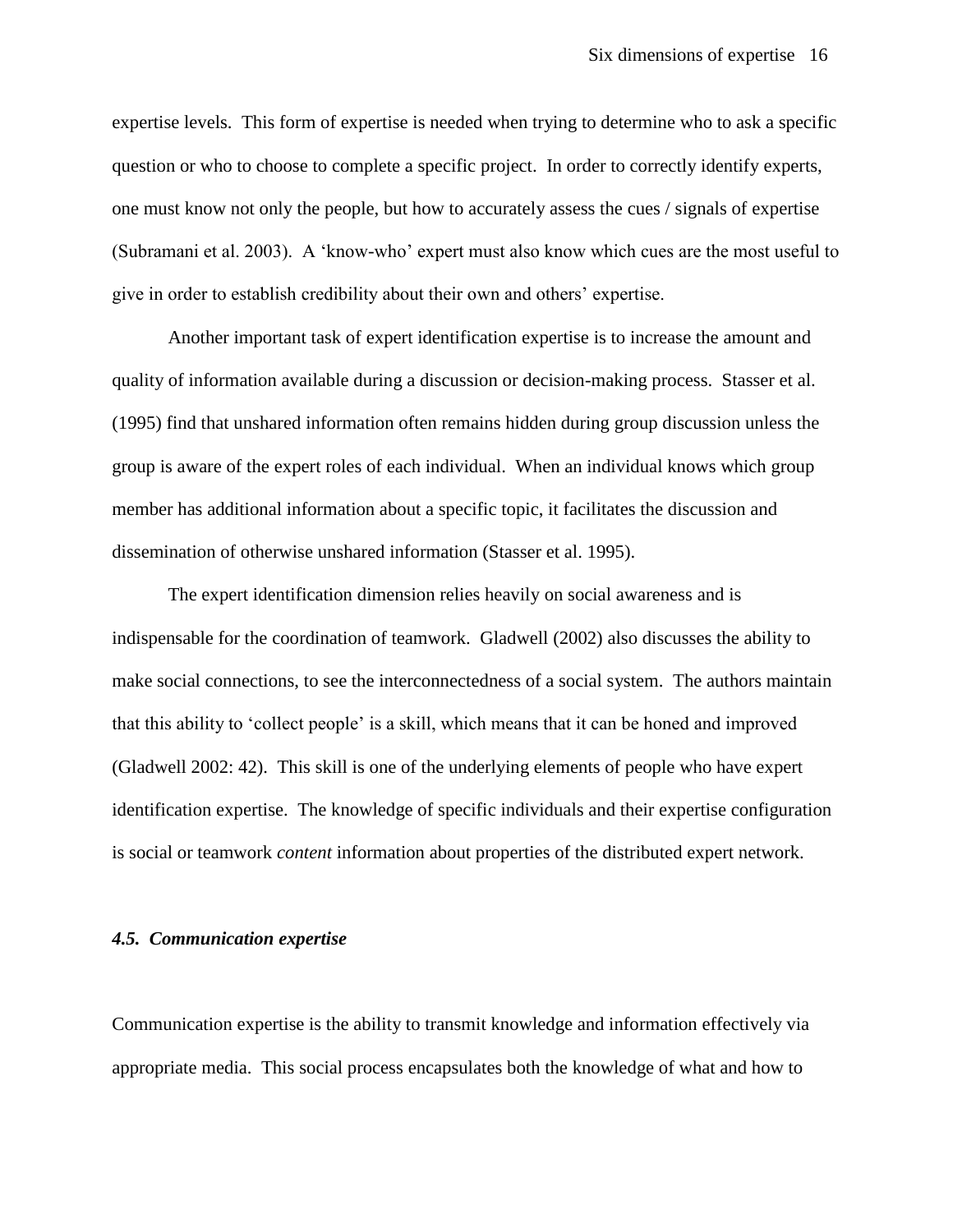successful collaboration. The study of effective communication activity is clearly a *process*  communicate. According to the National Speakers Association, "the ability to demonstrate and make tangible the value of one"s unique expertise is essential", and in the changing marketplace, the ability to "develop, demonstrate and enhance expertise and then communicate it effectively and powerfully is key" (Parisse et al. 2003: 2-3). Effective communication is vital to team performance. If members of a group cannot successfully communicate with each other, their ability to execute any group level task is degraded. Thompson"s (2001) meta-analysis of 55 articles on collaboration in technical communication (published between 1990 and 1999 in five major journals) determines that there is a relationship between effective communication and analysis of information flow.

#### *4.6. Information flow path expertise*

Expertise in the information flow path dimension includes the technical knowledge of what communication paths exist and which is most appropriate to use, within specific task and situational constraints. This dimension is dependent on the situational context, in that some information paths may not always be available in a dynamic environment. An expert in this dimension knows when a communication path is available and what alternatives should be used if the optimal path becomes unavailable. Situational constraints and activity, availability access, and effective throughput via information flow paths indicate their *context*-sensitive appropriateness for task performance (Caldwell 2005b).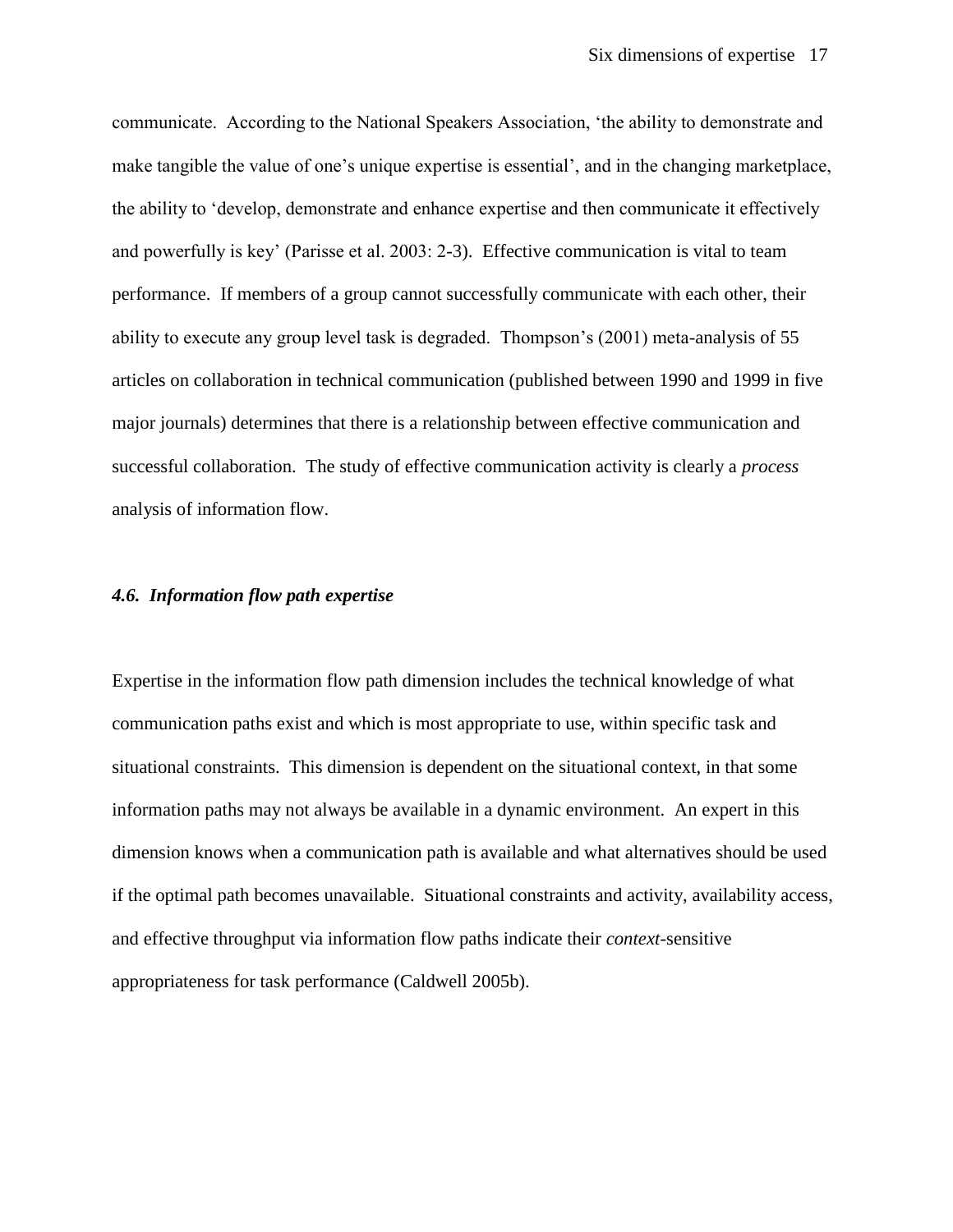affecting performance, and address the issues of expertise implementation to achieve complex Thus, the six dimensions of expertise presented here are an attempt to provide a coordinated approach to the study of how expertise functions in individuals and groups, and what combinations of skills are required to enable successful task performance. As shown in Table 1, the six dimensions provide an integrated framework of content, context, and process factors task performance goals. One worked example of this framework, that of NASA mission control center flight controllers, follows in the next section.

[Insert Table 1 here]

#### **5. An example of experts in action: NASA's Mission Control Center**

The context of complex, cognitive group processes is an interesting and useful area in which to illustrate how these different dimensions are interrelated and overlap within differing individuals" key job functions. As was described briefly in the example of a surgical team, any one individual must be able to perform well on multiple dimensions at the same time; however, it is likely that a specific individual"s job functionality will require more expertise in some dimensions than others.

Effective team performance in a time-critical task environment requires coordination across dimensions of expertise, and complementary integration of expertise dimensions within the specific team members (Caldwell 2005a, Caldwell 2005b). Complex distributed group coordination with complementary expertise integration can be seen in NASA Mission Control Center (MCC) operations. In order to successfully manage a space mission, multiple individuals must work together as supervisory controllers to oversee and coordinate the various components of the space vehicle. The MCC environment (and vehicle as controlled system) is much too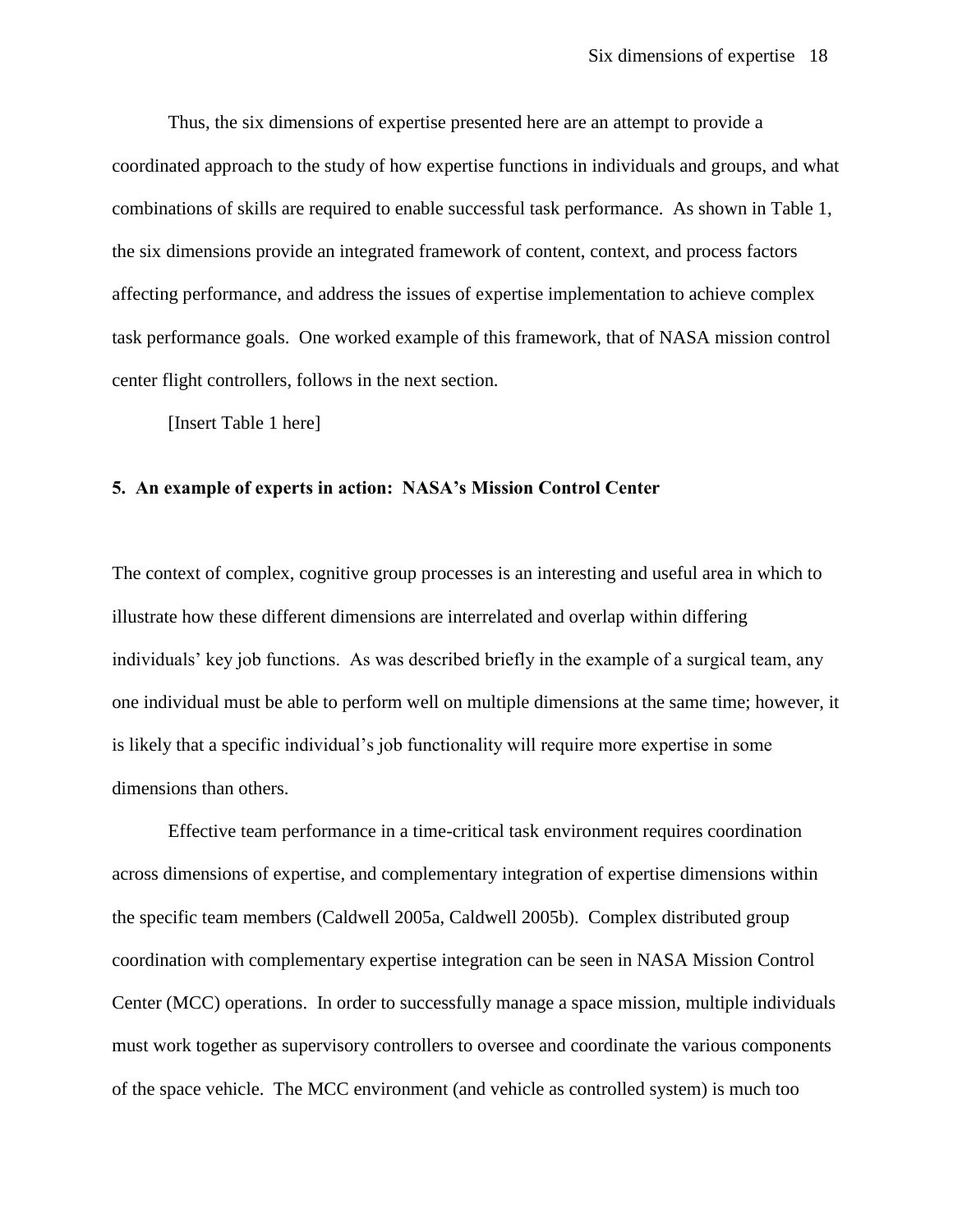and support personnel; other controllers have dedicated responsibility for maintaining complex for any one flight controller to be able to attend to (or troubleshoot) all systems at once. Supervisory oversight of specific vehicle subsystems is distributed to teams of flight controllers communication and coordination between these vehicle subsystem teams (Garrett and Caldwell 2001). Three such job functions will be described here in detail to illustrate how various flight controller positions require different levels of expertise in each of these six dimensions. For simplicity, only the dimensions in which a specific controller is expected to have extensive expertise will be discussed in relation to that flight controller"s job functionality.

room flight controllers, he or she must be acutely aware of the current 'situational context' and The Flight Director"s main responsibility is to monitor and coordinate the decisions and actions of the other flight controllers working in Mission Control. In effect, this job position achieves task orientation through facilitating the teamwork of others. In order to be able to accomplish this task, the Flight Director must "know who" to ask about specific events as they occur, which is designated as "expert identification expertise". In this extremely time-sensitive environment, successful group coordination also requires a high level of "communication expertise' to ensure that knowledge and information is being effectively exchanged without loss, delay, or degradation. Since the Flight Director"s role is central to much of the high-level collaboration in the MCC, effective communication is essential to fill that role. Finally, because the Flight Director is also ultimately responsible for coordinating the final decisions of the front mission status, to know how that will affect the appropriate actions to take in any given situation.

Each front room flight controller is responsible for a different set of specific technical systems, which are divided by console. Many of the consoles, which manage technical subdomains on the vehicle, require expertise in the same dimensions, with the obvious exception of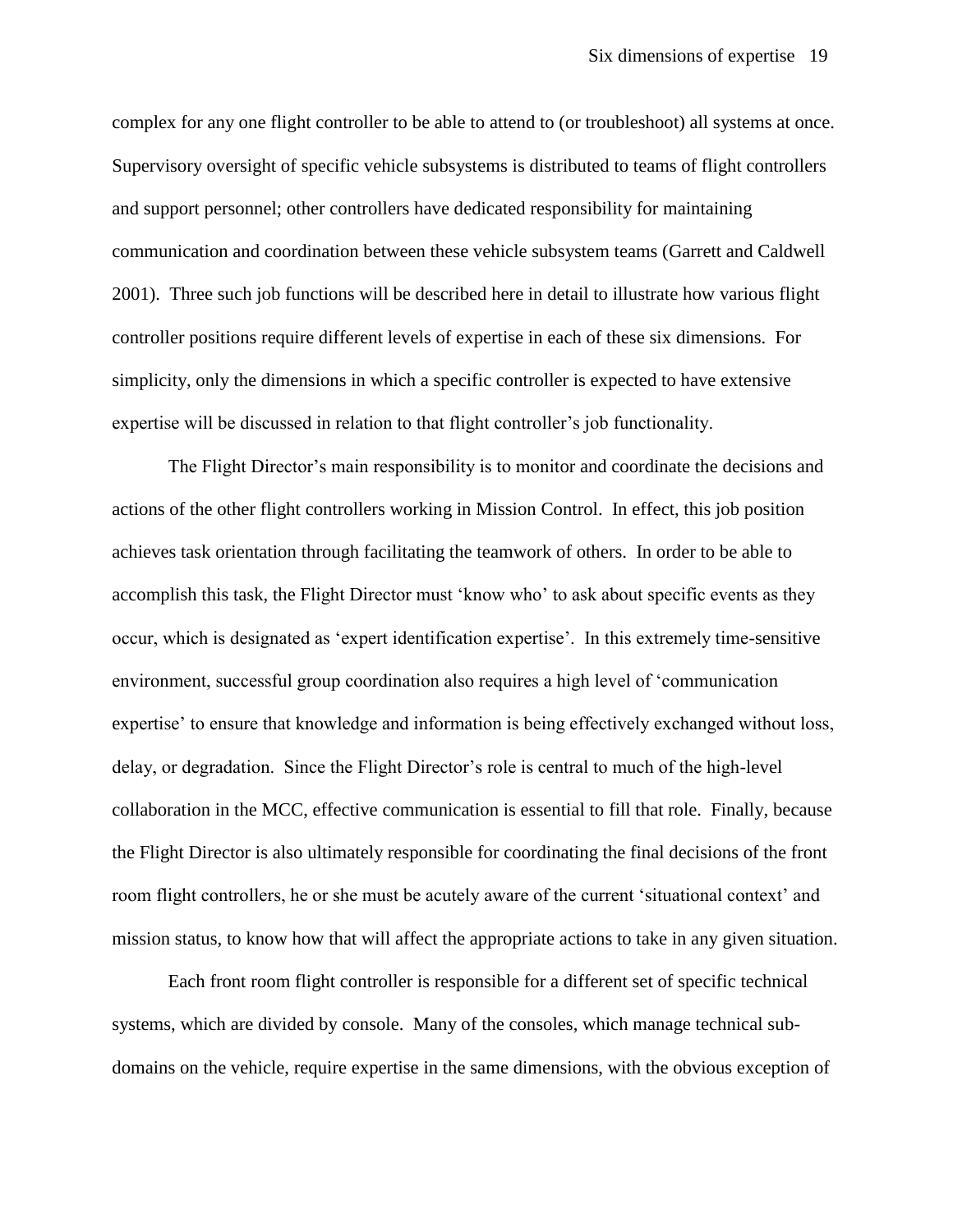maintain support for those systems. Therefore, the flight controller who works the EGIL console which technical domain their 'subject matter expertise' would be. An example of one of these consoles is EGIL, the Electrical Generation and ILlumination engineer. EGIL"s main responsibility is to monitor the vehicle"s electrical systems for any unusual occurrences, and to would need to be a 'subject matter expert' in electrical systems engineering and possibly other related technical areas. In addition, EGIL would need to know how to interact with the "interface for the tools" and console-specific software to monitor and correct the electrical systems. And once again, EGIL must maintain awareness of the current "situational context" as that will affect the decisions of how to prioritize different activities and determine what actions should be carried out.

 in utilizing the different "interface tools" available within the FCR and at that console. A One front room console that maintains a very different functionality from that of the other flight controllers is that of the Ground Controller (GC). It is GC"s responsibility to help synchronize knowledge and situational awareness through determining what information to display on the three main projections in the front of the Flight Control Room (FCR). Clearly then, the GC must also be very aware of the "context in the current situation". Another one of GC"s main duties is to monitor the different "information flow paths" to ensure that the channels for communication are available. He or she must know when a path becomes unavailable, how to redirect information that would normally be exchanged via that medium, and begin trying to make that path available again. In order to monitor path availability and to facilitate a shared awareness through the common displays at the front of the FCR, the GC must also be proficient summary of these flight controller positions and responsibilities can be seen in Table 2.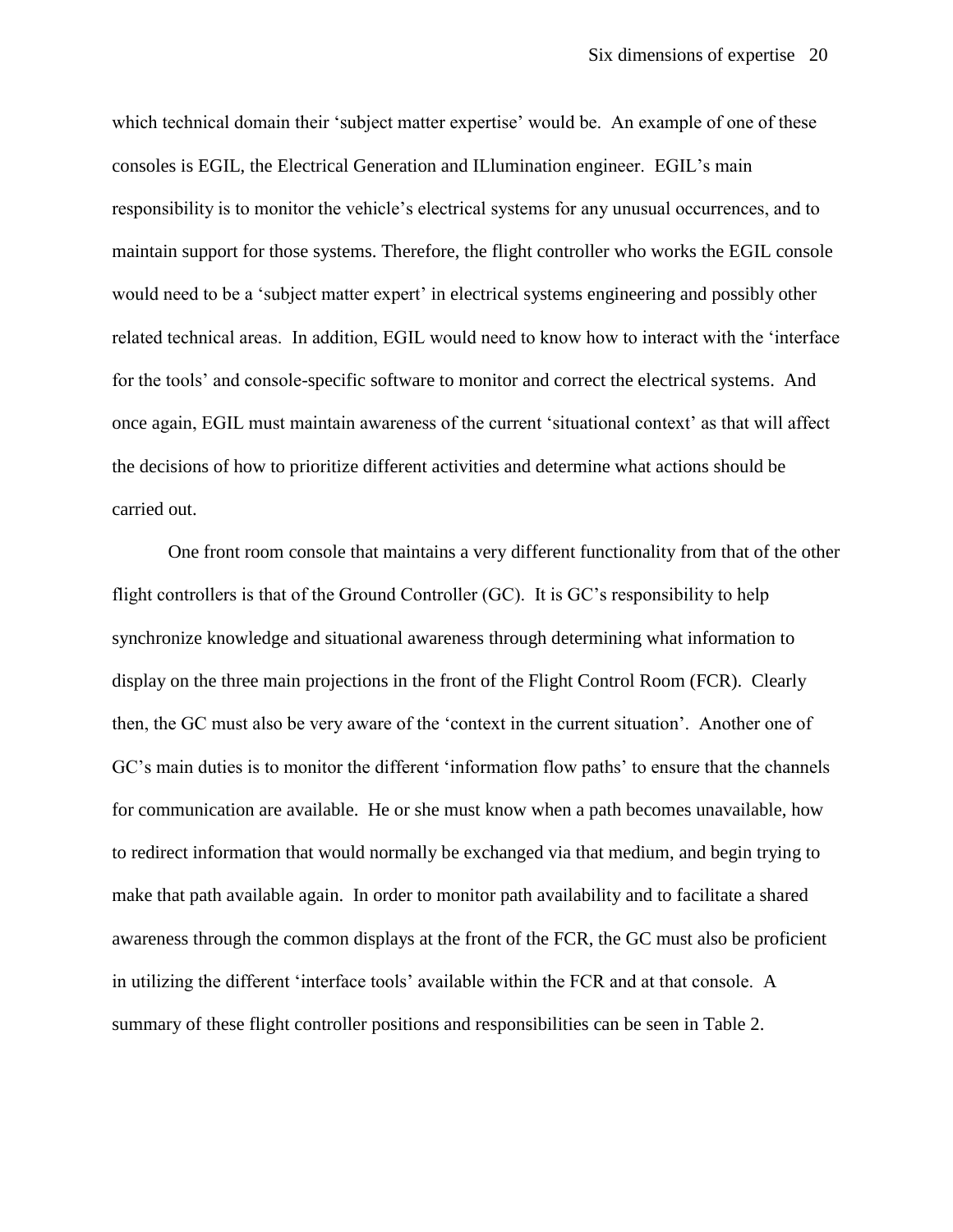It should be apparent that even though specific dimensions may not have been described for a specific position within the MCC, some level of ability is needed in each of the six areas for effective group coordination. For example, all flight controllers must be able to communicate information clearly with their support staff and the other flight controllers (however, since that would be a general and secondary aspect of their job it is not specifically discussed for each position). The dimensions described above are only the areas of highest expertise demand for each of those positions and therefore are used to distinguish how different functions within the MCC operate in concert with each other.

[Insert table 2 here]

#### **6. Conclusion**

Many disciplines and researchers have approached the study of expertise from within a particular research perspective and tradition. As a result, it is difficult to translate many of the definitions across research domains or fields of application (what types of experts are studied). Therefore, this paper has presented a set of descriptions of expertise as being composed of an interrelated set of dimensions that integrate discussions of physical and cognitive skilled performance. The proposed framework for expertise uses six dimensions to structure the distribution of expertise within a team as well as the relevant social and contextual issues. These six dimensions include: subject matter, situational context, interface tools, expert identification, communication, and information flow path expertise. The framework presented here provides a comprehensive description of expertise that may effectively enable a generalized study of expertise comparing human performance across a wide range of context areas.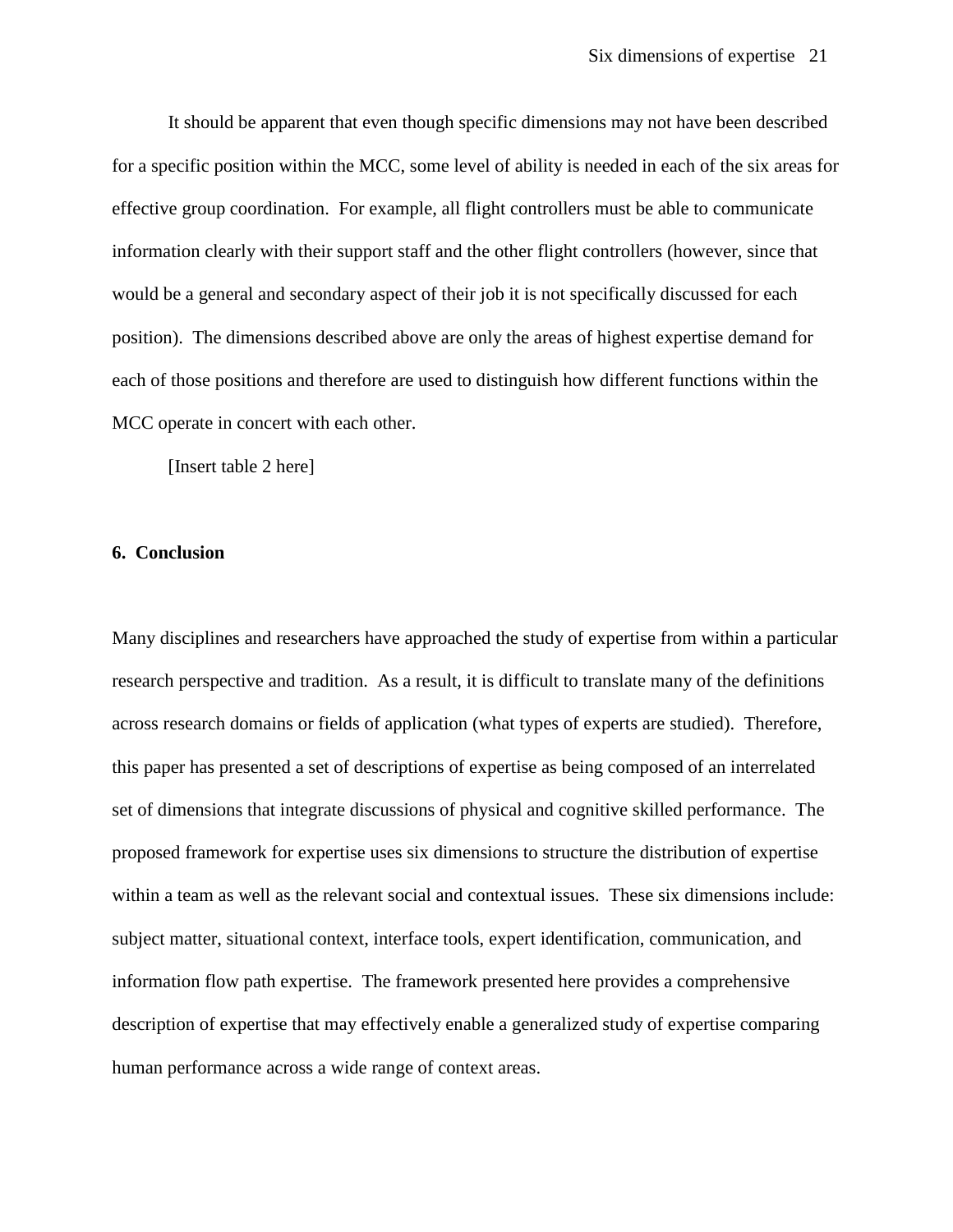#### **7. Acknowledgements**

The authors would like to acknowledge the contribution of V. Gakhar, who contributed to an

earlier version of this paper which was completed for a graduate seminar assignment.

#### **8. References**

- BAILEY, R.W., 1996, *Human Performance Engineering: Using Human Factors / Ergonomics to Achieve Computer System Usability* (3rd ed.) (Englewood Cliffs, NJ: Prentice Hall).
- CALDWELL, B.S., 1997, Components of information flow to support coordinated task performance. *International Journal of Cognitive Ergonomics*, **1**, pp. 25-41.
- 31 July 3 August 1996, Breckenridge, CO, O. Brown Jr., H. W. Hendrick (Eds.) CALDWELL, B.S., KAPP, E.A., 1996, Domains of performance enhancement, accident reduction, and error recovery in complex systems. In *Proceedings of the Fifth International Symposium on Human Factors in Organizational Design And Management*, (Amsterdam: North-Holland) pp. 243-248.
- operations. *Aviation, Space, and Environmental Medicine*, **76**, pp. B145- B153. CALDWELL, B.S., 2005a , Multi-team dynamics and distributed expertise in mission
- in space-related operations. *Acta Astonautica*, **56**, pp. 996- 1004. CALDWELL, B.S., 2005b, Analysis and modeling of information flow and distributed expertise
- CHARNESS, N., 1994, Expertise in chess: The balance between knowledge and search. In *Toward a General Theory of Expertise: Prospects and Limits*, K.A. Ericsson and J. Smith (Eds.), pp. 39–63 (Cambridge: University Press, 1994).
- CHI, M.T.H., GLASER, R. and FARR, M.J., 1988, *The Nature of Expertise* (Hillsdale, NJ: Lawrence Erlbaum Associates).
- ENDSLEY, M.R., 1988, Designing and evaluation for situation awareness enhancement. In *Proceedings of the Human Factors Society 32nd Annual Meeting*, 24-28 October 1988, Santa Monica, CA, (Santa Monica, CA: Human Factors Society) pp. 97-101.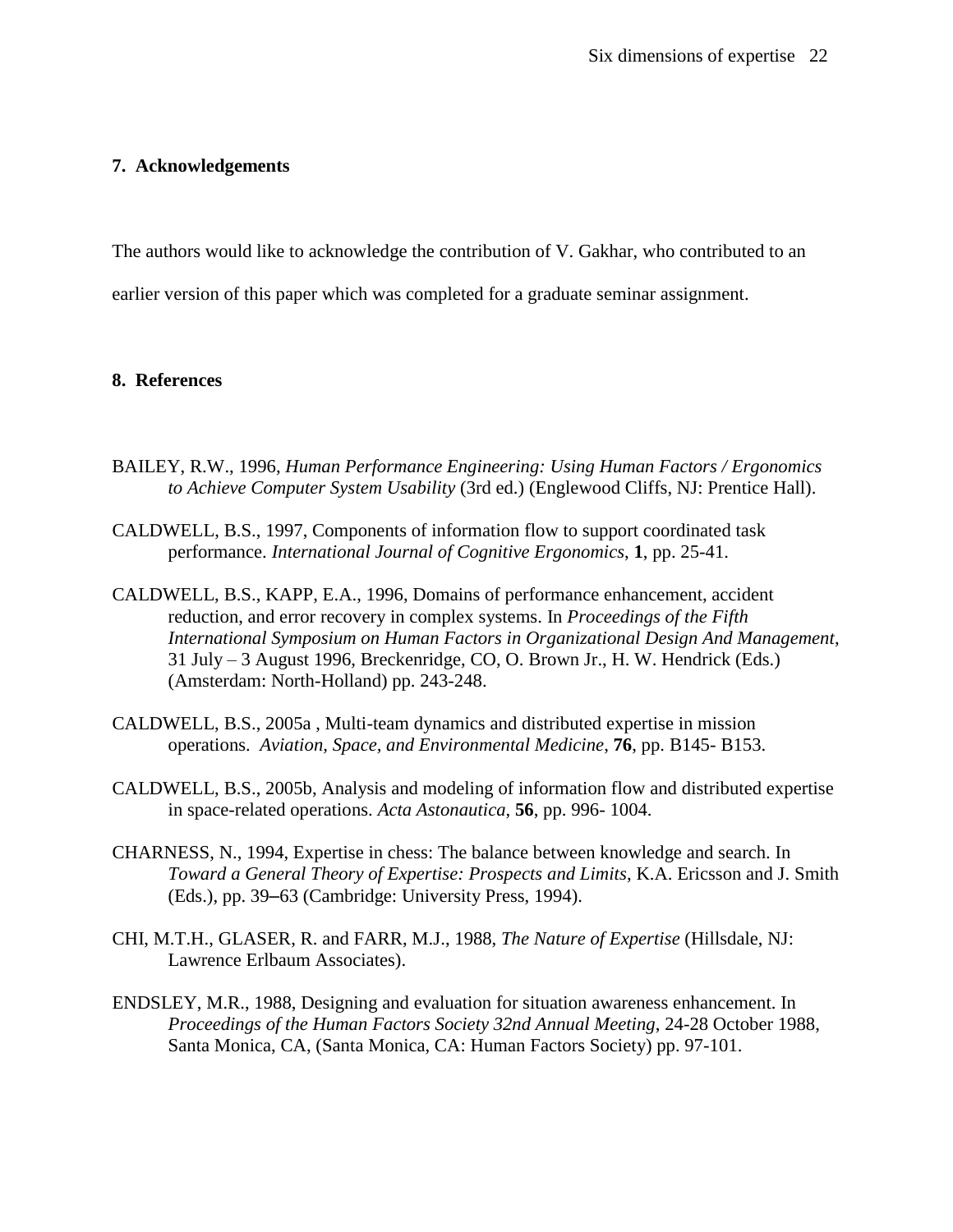- ENDSLEY, M.R., B. BOLTÉ, and JONES, D.G., 2003, *Designing for Situation Awareness*. (Boca Raton, FL: Taylor & Francis).
- ENDSLEY, M.R., BOLSTAD, C.A, JONES D.G. and RILEY, J.M., 2003, Situation awareness St. Louis, MO: Mira Digital) pp. 268- 272. oriented design: From user"s cognitive requirements to creating effective supporting technologies. In *Proceedings of the Human Factors and Ergonomics Society 47th Annual Meeting*, 13-17 October 2003, Denver, CO, (Santa Monica, CA: Human Factors Society /
- FUJITA, M., KAMATA, M., MIYATA, K., 2005, Clarification of cognitive skill in mechanical work and its application. *International Journal of Human-Computer Interaction*, **18**, pp. 105-124.
- GARRETT, S.K. and CALDWELL, B.S., 2001, Information sharing and knowledge management in MCC system evolution. In *NASA Johnson Space Center Summer Faculty Fellowship Program Technical Report* (Houston, TX: NASA Johnson Space Center, 2001).
- GLADWELL, M., 2002, *The Tipping Point* (New York: Little, Brown and Company).
- HANSEN, J.P., 1995, Representation of system invariants by optical invariants in configural displays for process control. In *Local Applications of the Ecological Approach to Human-Machine Systems,* P. Hancock, J. Flach, J. Caird and K. Vicente (Eds.), pp. 208- 233 (Hillsdale, NJ: Lawrence Erlbaum Associates, 1995).
- HARRYSON, S.J., 2002, *Managing Know-Who Based Companies: A Multinetworked Approach to Knowledge and Innovation Management* (2nd ed.) (Northampton, MA: Edward Elgar Publishing).
- HOFFMAN, R.R., FELTOVICH, P.J. and FORD, K.M., 1997, A general framework for conceiving expertise and expert systems in context. In *Expertise in Context*, P.J. Feltovich, K.M. Ford and R.R. Hoffman (Eds.), pp. 543-580 (Menlo Park, CA: AAAI Press, 1997).
- *Research,* W.B. Rouse (Ed.), **5**, pp. 47-92 (Greenwich, CT: JAI Press). KLEIN, G.A., 1989, Recognition-primed decisions. In *Advances in Man Machine System*
- MCGRATH, J.E., 1984, *Groups: Interaction and Performance,* (Englewood Cliffs, N.J.: Prentice Hall).
- MIEG, H.A., 2001, *The Social Psychology of Expertise: Case Studies in Research, Professional Domains, and Expert Roles,* (New Jersey: Lawrence Erlbaum Associates).
- NASA, 2001, Mission Control Center Fact Sheet. *NASA Facts*. Available online at: <http://www.jsc.nasa.gov/news/factsheets/mccfact.html> (accessed 7 September 2004).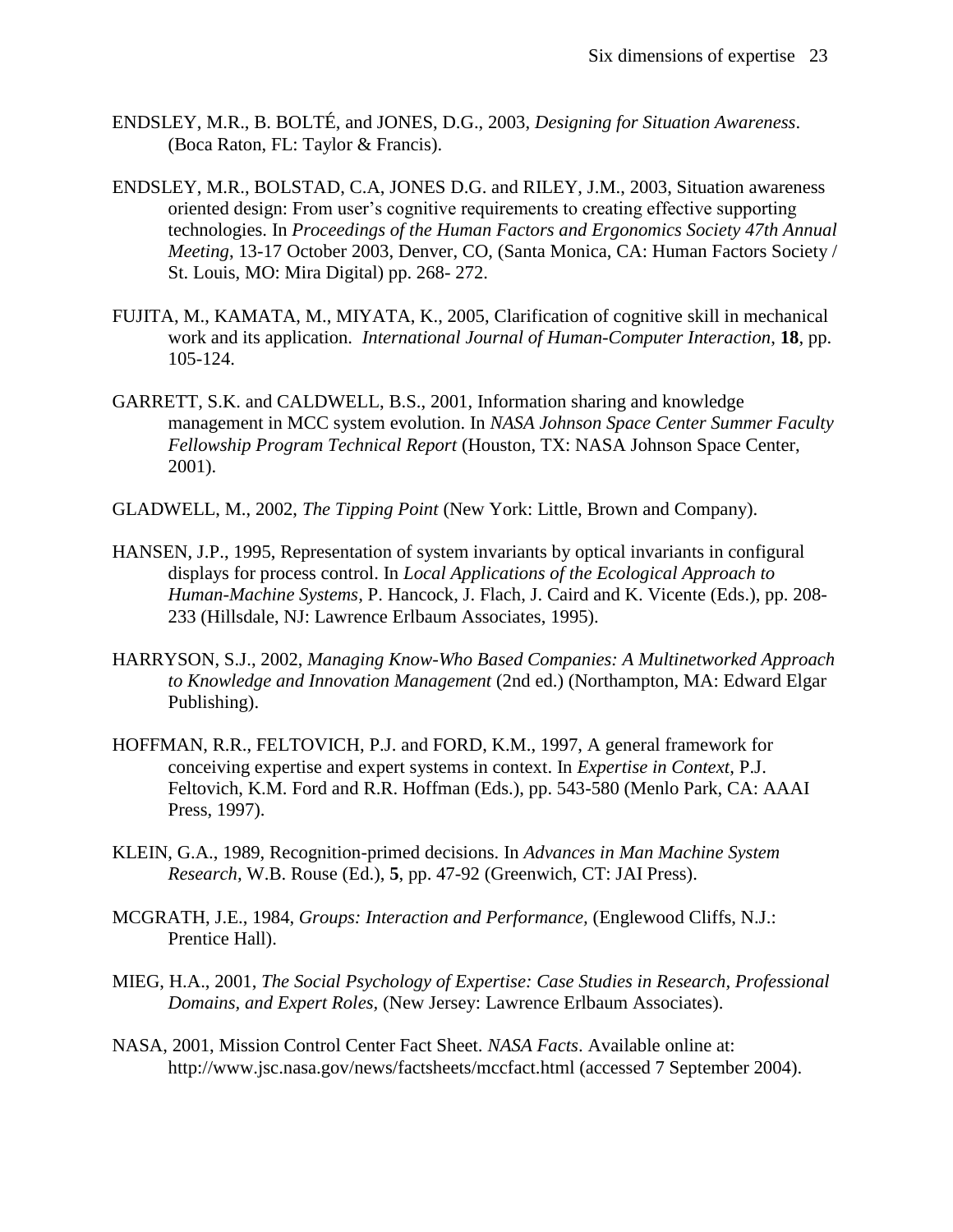- ORASANU, J.M., 1990, Shared mental models and crew decision making. *Cognitive Science Laboratory Report 46,* (Princeton, NJ: Princeton University, 1990).
- PARISSE, A., RISSER, R., TREADWAY, B., TUCKER, R. and WEISS, A., 2003, The expertise imperative (White Paper) *National Speakers Association*.
- POSNER, M.I., 1988, Introduction: What is it to be an expert? In *The Nature of Expertise,*  M.T.H. Chi, R. Glaser and M.J. Farr (Eds.), pp. xxix-xxxvi (Hillsdale, NJ: Lawrence Erlbaum Associates, 1988).
- SCARDAMALIA, M. and BEREITER, C., 1991, Literate expertise. In *Toward a General Theory of Expertise,* K.A. Ericsson and J. Smith (Eds.), pp. 172-194 (New York: Cambridge University Press).
- SEIFERT, C.M., PATALANO, A.L., HAMMOND, K.J. and CONVERSE, T.M., 1997, Experience and expertise: The role of memory in planning for opportunities. In *Expertise in Context: Human and Machine*, P.J. Feltovich, K.M., Ford and R.R. Hoffman (Eds.), pp. 101-123 (Menlo Park, California: The MIT Press, 1997).
- SHAW, M.E., 1981, *Group Dynamics: The Psychology of Small Group Behavior*, (New York: McGraw-Hill).
- STANTON, N., 1996, Team performance: Communication, co-ordination, co-operation and control. In *Human Factors in Nuclear Safety,* N. Stanton (Ed.), pp. 197-218 (London: Taylor & Francis, 1996).
- STASSER, G., STEWART, D.D. and WITTENBAUM, G.M., 1995, Expert roles and information exchange during discussion: The importance of knowing who knows what. *Journal of Experimental Social Psychology*, **31**, pp. 244-265.
- STEIN, E.W., 1991, A look at expertise from a social perspective. In *Expertise in Context: Human and Machine,* P.J. Feltovich, K.M., Ford and R.R. Hoffman (Eds.), pp. 181-194 (Menlo Park, CA: The MIT Press, 1991).
- STERNBERG, R.J., 1997, Cognitive conceptions of expertise. In *Expertise in Context: Human and Machine,* P.J. Feltovich, K.M., Ford and R.R. Hoffman (Eds.), pp. 149-162 (Menlo Park, CA: The MIT Press, 1997).
- Available online at: SUBRAMANI, M.R., PEDDIBHOTLA, N.B. and CURLEY, S.P., 2003, How do I know that you know? Cues used to infer another's expertise and to signal one's own expertise. <http://ids.csom.umn.edu/faculty/mani/Homepage/Papers/Subramani&Peddibhotla&Curle> y\_WP.pdf (accessed 23 August 2005).
- SUNDSTROM, E., DEMEUSE, K.P. and FUTRELL, D., 1990, Work teams: Applications and effectiveness. *American Psychologist*, **45**, pp. 120-133.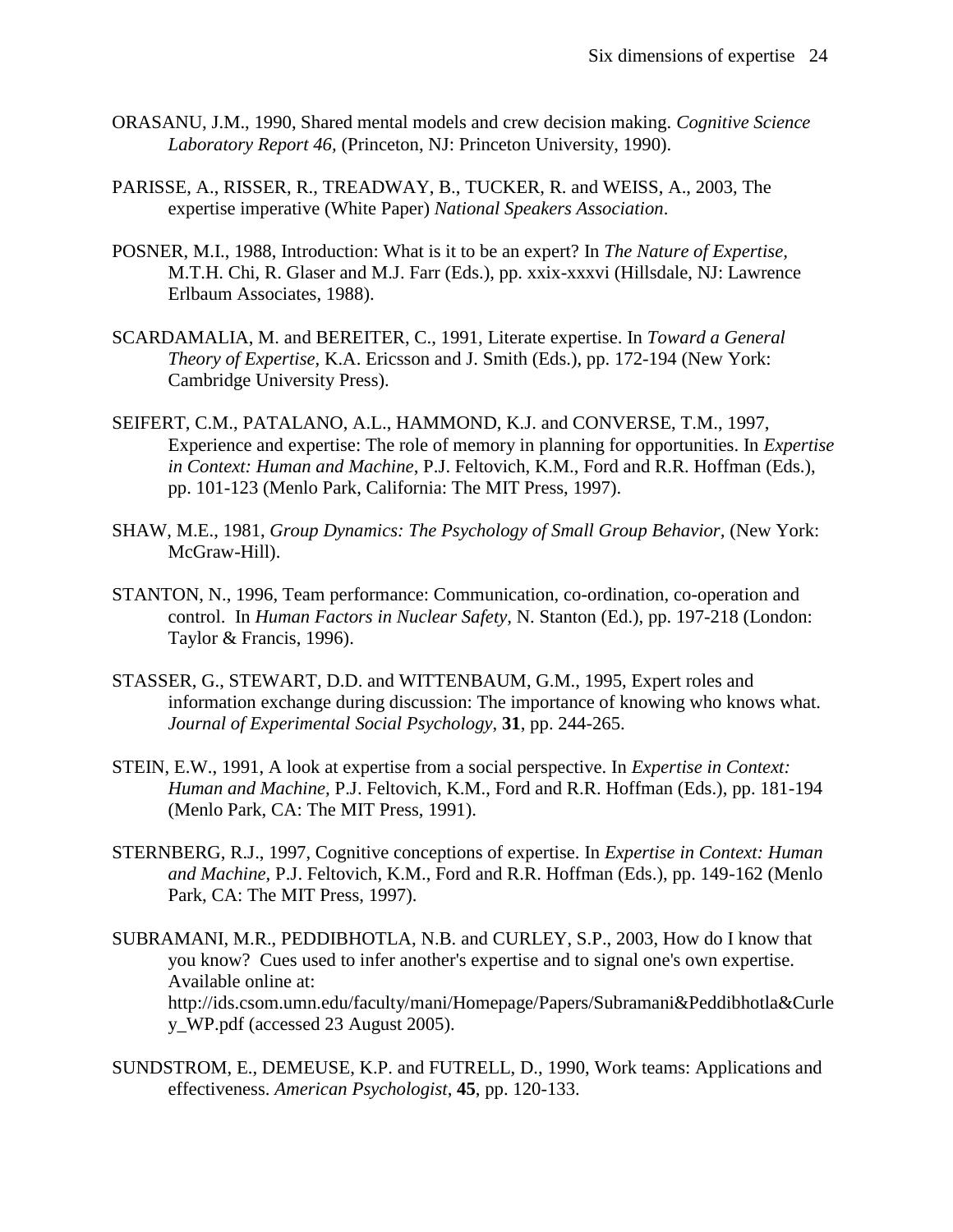THOMPSON, I., 2001, Collaboration in technical communication: A qualitative content analysis of journal articles, 1990-1999. *IEEE Transactions on Professional Communication*, **44**, pp. 161-173.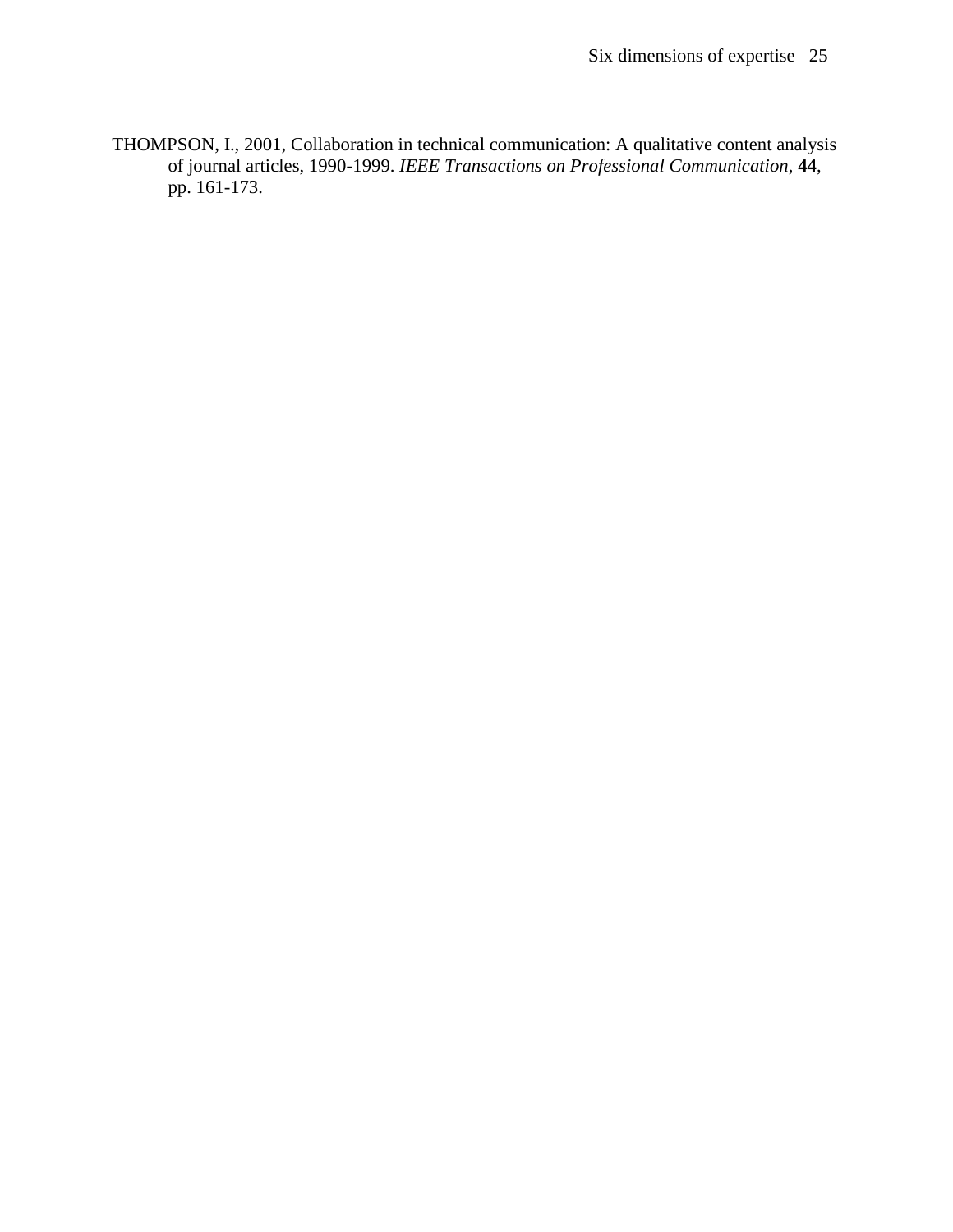| <b>Dimension</b>       | <b>Content/Context/Process</b> | <b>Questions answered</b> |
|------------------------|--------------------------------|---------------------------|
| Subject matter         | Content                        | What, (How)               |
| Situational context    | Context                        | When, Where, (Why)        |
| Interface tools        | Process                        | How                       |
| Expert identification  | Content                        | Who (When)                |
| Communication          | Process                        | What, How                 |
| Information flow paths | Context                        | Which, When, (How)        |

Table 1: Framework for the six dimensions of expertise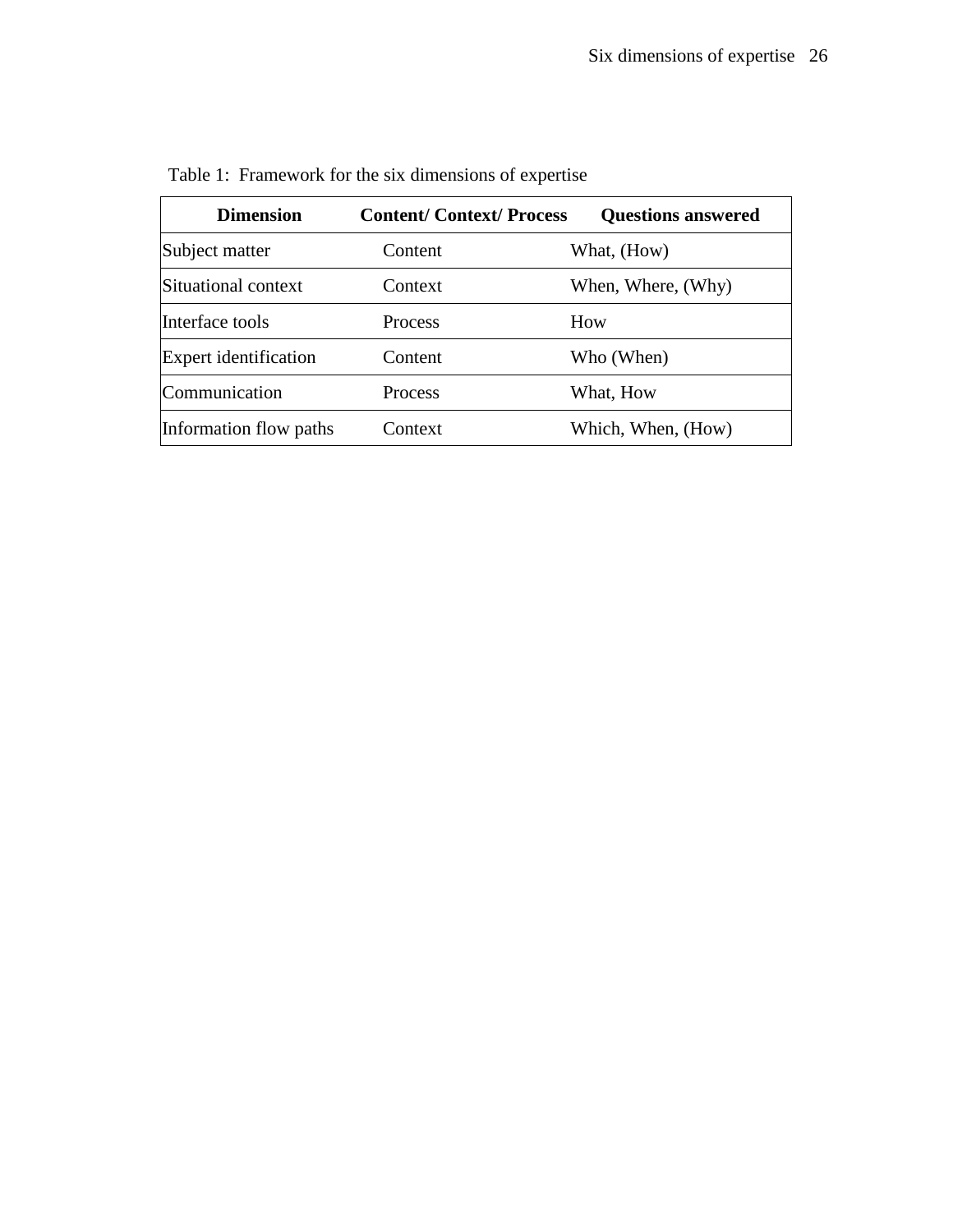| <b>Console Position</b>  | <b>Task Responsibility</b>        | <b>Expertise Emphasis Dimensions</b>  |
|--------------------------|-----------------------------------|---------------------------------------|
| <b>Flight Director</b>   | Overall mission operations and    | Expert Identification, Communication, |
|                          | decisions                         | <b>Situational Context</b>            |
| <b>EGIL</b>              | Monitors fuel cells, electrical   | Subject Matter, Interface Tools,      |
|                          | systems, and vehicle lighting     | <b>Situational Context</b>            |
| <b>Ground Controller</b> | Maintenance and operation for     | Situational Context, Information Flow |
|                          | hardware, coordinates spaceflight | Paths, Interface Tools                |
|                          | tracking, data network and data   |                                       |
|                          | relay satellite system            |                                       |

Table 2: NASA expert example task summary (NASA 2001)